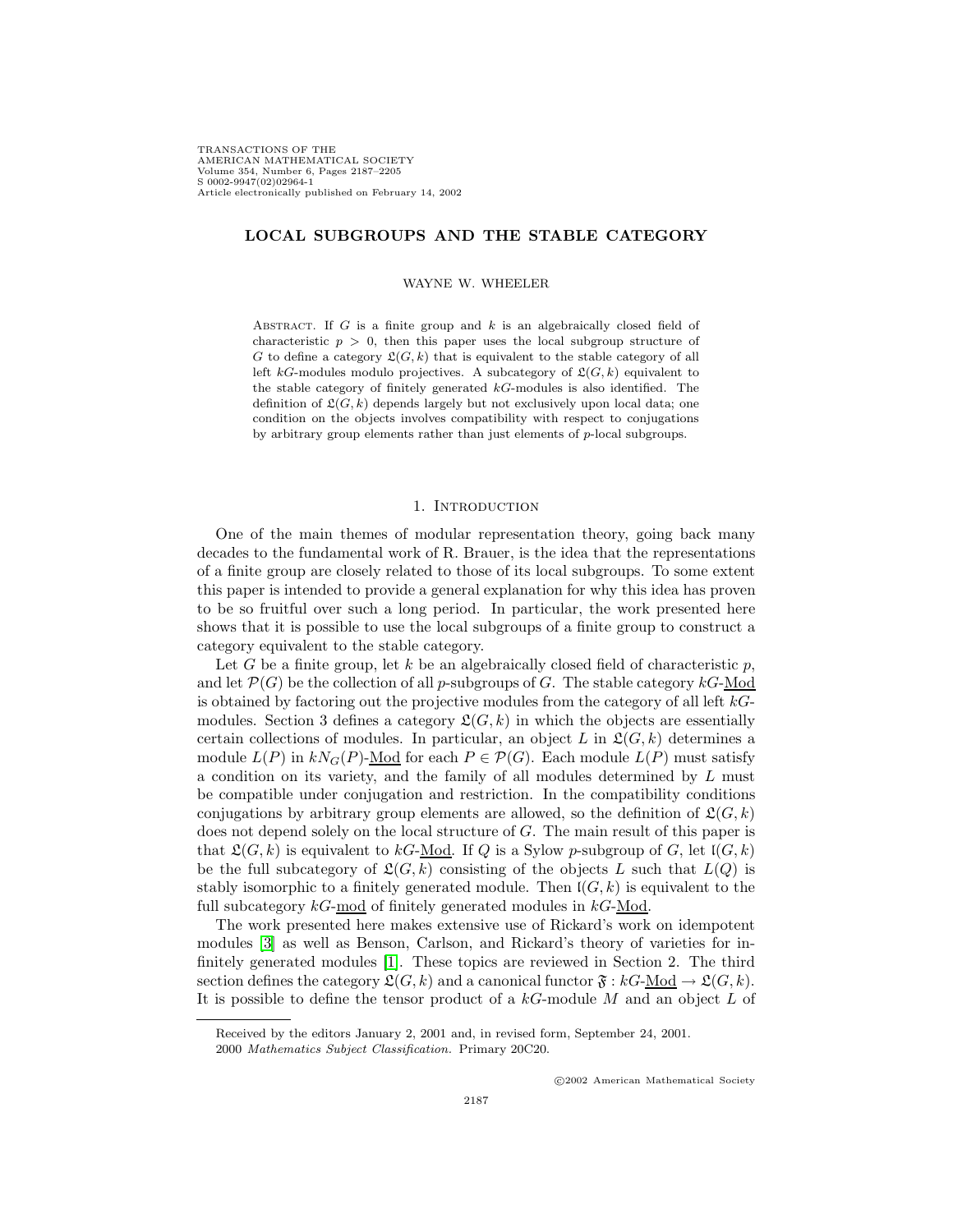$\mathfrak{L}(G, k)$ , and the result is another object of  $\mathfrak{L}(G, k)$ . This idea is considered in Section 4. Finally, Section 5 is devoted to proving that the canonical functor  $\mathfrak{F}: kG\text{-Mod} \to \mathfrak{L}(G,k)$  is an equivalence of categories.

## 2. Preliminary results

Throughout this paper G denotes a finite group, and  $k$  is an algebraically closed field of prime characteristic p. If  $g \in G$  and H is a subgroup of G, let  ${}^g H = g H g^{-1}$ . For any kH-module M set  $M\uparrow^{G'} = kG \otimes_{kH} M$ ; if M is a kG-module, then  $M\downarrow_H$ denotes the restriction of M to H. It will often be convenient simply to write  $M\downarrow$ when the subgroup H can be inferred from the context. We write  $\varepsilon : k_H^{\uparrow G} \to k$  for the augmentation map given by

$$
\varepsilon\left(\sum_{g\in G/H}g\otimes x_g\right)=\sum_g x_g.
$$

Let  $kG$ -Mod denote the category of all left  $kG$ -modules, and let  $kG$ -mod be the full subcategory of finitely generated  $k$ G-modules. If M and M' are  $k$ G-modules, let  $\text{PHom}_{kG}(M, M')$  denote the k-subspace of  $\text{Hom}_{kG}(M, M')$  consisting of those maps that factor through a projective  $k$ G-module. The stable category  $k$ G-Mod has the same objects as  $k$ G-Mod, but the morphisms from M to M' in  $k$ G-Mod are defined by setting

$$
\underline{\operatorname{Hom}}_{kG}(M,M') = \operatorname{Hom}_{kG}(M,M')/\operatorname{PHom}_{kG}(M,M').
$$

The full subcategory of  $kG$ -Mod consisting of finitely generated  $kG$ -modules is denoted  $kG$ -mod. It is well known that the categories  $kG$ -Mod and  $kG$ -mod are triangulated (Theorem I.2.6 of [\[2\]](#page-18-2)), and the translation functor is given by  $\Omega^{-1}$ . For convenience we often identify  $\Omega^{-1}$  with the isomorphic functor  $\Omega^{-1}k \otimes -$ .

If  $\gamma : M \to M'$  is a kG-homomorphism, then we normally also write  $\gamma$  for the corresponding map in  $k \text{G-Mod}$ . In fact, we will generally only be concerned with maps in the stable category. In a few cases homomorphisms are defined in the module category, but even then it is always the image in  $k\text{G-Mod}$  that is of interest.

Recall that if  $\mathcal T$  is a triangulated category and  $\mathcal C$  is a full triangulated subcategory of  $\mathcal{T}$ , then  $\mathcal{C}$  is said to be a *thick* subcategory if it is closed under taking direct summands of objects. Now suppose that  $\mathcal C$  is a thick subcategory of  $kG\text{-mod}$ . As in [\[3\]](#page-18-0), we say that C is a tensor-ideal subcategory of kG-mod if  $M \otimes M'$  is in C whenever M is in C and M' is in kG-mod. Let  $C^{\oplus}$  denote the smallest full triangulated subcategory of  $kG\text{-Mod}$  that contains C and is closed under arbitrary direct sums. A module M is said to be C-local if  $\underline{\text{Hom}}_{kG}(C,M) = 0$  for all C in C.

<span id="page-1-0"></span>The following proposition summarizes the fundamental facts about idempotent modules that will be needed in the following sections. Proofs can be found in [\[3\]](#page-18-0).

**Proposition 2.1.** Let  $C$  be a tensor-ideal subcategory of  $kG$ -mod. For any object M in  $kG$ -Mod there is a triangle

$$
e_{\mathcal{C}}(M)\longrightarrow M\longrightarrow f_{\mathcal{C}}(M)\longrightarrow \Omega^{-1}\big(e_{\mathcal{C}}(M)\big)
$$

in kG-Mod such that  $e_c(M)$  is in  $\mathcal{C}^{\oplus}$  and  $f_c(M)$  is C-local, and such a triangle is unique up to isomorphism. The morphism  $e_{\mathcal{C}}(M) \to M$  is the universal map in kG-Mod from an object of  $\mathcal{C}^{\oplus}$  to M, and  $M \to f_{\mathcal{C}}(M)$  is the universal map from M to a C-local object. The modules  $e_{\mathcal{C}}(k)$  and  $f_{\mathcal{C}}(k)$  are idempotent in the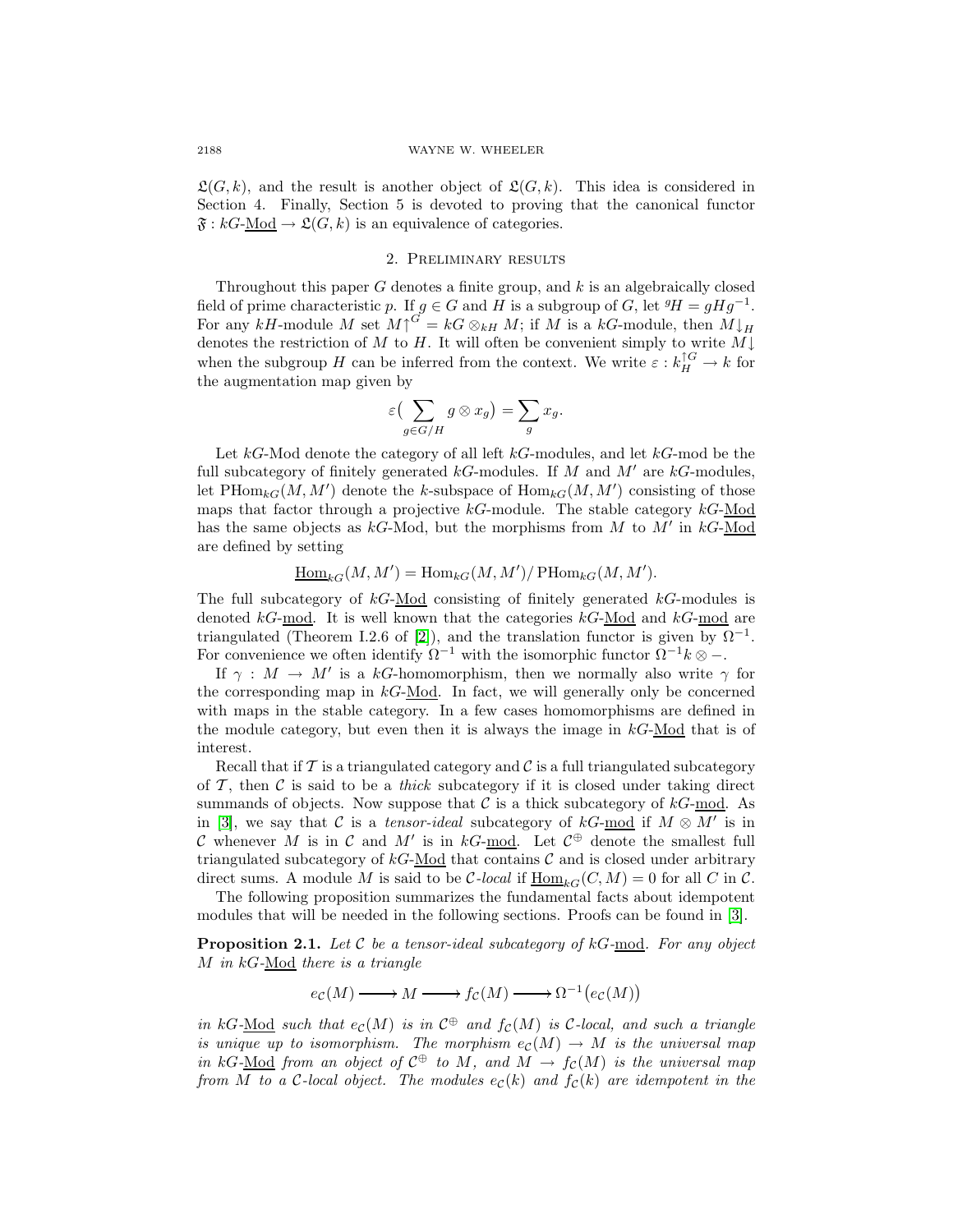sense that  $e_{\mathcal{C}}(k) \otimes e_{\mathcal{C}}(k) \cong e_{\mathcal{C}}(k)$  and  $f_{\mathcal{C}}(k) \otimes f_{\mathcal{C}}(k) \cong f_{\mathcal{C}}(k)$  in kG-Mod. Moreover,  $e_{\mathcal{C}}(k) \otimes M \cong e_{\mathcal{C}}(M)$  and  $f_{\mathcal{C}}(k) \otimes M \cong f_{\mathcal{C}}(M)$  in kG-Mod for any module M.

In the following work it will often be necessary to consider the universal map  $\eta$ :  $e_c(k) \rightarrow k$  described in Proposition [2.1.](#page-1-0) By abuse of notation we usually use the same symbol  $\eta$  to denote this map for any thick subcategory C of kG-mod and for any finite group  $G$ .

Benson, Carlson, and Rickard have used idempotent modules to develop a theory of varieties for arbitrary  $k$ G-modules, and we give a brief review of this theory. Although it is common to consider the maximal ideal spectrum of the cohomology ring  $H^*(G, k)$ , we will use the space Proj  $H^*(G, k)$  of all homogeneous prime ideals that do not contain the ideal  $\bigoplus_{n=1}^{\infty} H^n(G, k)$ . If I is a homogeneous ideal in  $H^*(G, k)$ , we set  $\overline{V}_G(I) = \{ \mathfrak{p} \in \text{Proj } H^*(G, k) \mid I \subseteq \mathfrak{p} \}.$  If M is a finitely generated kG-module, let  $J(M)$  be the annihilator of  $\operatorname{Ext}^*_{kG}(M,M)$  in  $H^*(G,k)$ , and let  $\bar{V}_G(M) = \bar{V}_G(J(M)).$ Then  $\bar{V}_G(M)$  is closed in Proj  $H^*(G, k)$ , and  $\bar{V}_G(k) = \text{Proj } H^*(G, k)$ .

If M is infinitely generated, however, then the definition of  $V_G(M)$  is more complicated. For  $\mathfrak{p} \in \overline{V}_G(k)$  let  $\mathcal{C}(\mathfrak{p})$  denote the full subcategory of  $kG$ -mod consisting of all finitely generated  $kG$ -modules M' such that  $\bar{V}_G(M') \subseteq \bar{V}_G(\mathfrak{p}),$  and let  $\mathcal{C}'(\mathfrak{p})$ denote the full subcategory of  $\mathcal{C}(\mathfrak{p})$  consisting of all finitely generated modules  $M'$ such that  $\mathfrak{p} \notin \overline{V}_G(M')$ . Then  $\mathcal{C}(\mathfrak{p})$  and  $\mathcal{C}'(\mathfrak{p})$  are tensor-ideal subcategories of  $kG$ -<u>mod</u>. If M is an arbitrary kG-module, then  $\bar{V}_G(M)$  can be defined as the collection of all primes  $\mathfrak{p} \in \overline{V}_G(k)$  such that  $f_{\mathcal{C}'(\mathfrak{p})} \otimes e_{\mathcal{C}(\mathfrak{p})} \otimes M$  is not projective.

Although the set  $\bar{V}_G(M)$  is not necessarily closed in  $\bar{V}_G(k)$  if M is not finitely generated, these sets do retain the most important properties of varieties for finitely generated modules. In particular, the following results hold for any  $kG$ -modules M and  $M'$ :

- (1) M is projective if and only if  $\bar{V}_G(M) = \emptyset$ ;
- $\widetilde{V}_G(M \oplus M') = \overline{V}_G(M) \cup \overline{V}_G(M');$
- (3)  $\bar{V}_G(M \otimes M') = \bar{V}_G(M) \cap \bar{V}_G(M').$

The reader should be warned, however, that the definition of  $\bar{V}_G(M)$  given here is not used in [\[1\]](#page-18-1). In that paper the authors define the so-called variety  $\mathcal{V}_G(M)$ of a module  $M$  to be a collection of homogeneous irreducible subvarieties of the maximal ideal spectrum of  $H^*(G, k)$ . The results of [\[1\]](#page-18-1) can be translated into the notation used here by observing that  $V \in V_G(M)$  if and only if the generic point of V lies in  $\overline{V}_G(M)$ .

Now let V be a closed subset of  $\bar{V}_G(k)$ , and let  $\mathcal{C}(V)$  denote the full subcategory of kG-mod consisting of all finitely generated kG-modules M such that  $V_G(M) \subseteq V$ . For simplicity we write  $e_V$  for  $e_{\mathcal{C}(V)}$  and  $f_V$  for  $f_{\mathcal{C}(V)}$ . If H is a subgroup of G, let  $res^*_{G,H} : \bar{V}_H(k) \to \bar{V}_G(k)$  denote the map induced by the restriction homomorphism  $res_{G,H}: H^*(G,k) \to H^*(H,k).$ 

**Proposition 2.2.** Let V and W be closed subsets of  $\bar{V}_G(k)$ , and let H be a subgroup of G. Then

- (1)  $e_V \otimes e_W \cong e_{V \cap W}$  and  $f_V \otimes f_W \cong f_{V \cup W}$  in kG-Mod;
- (2)  $e_V\downarrow_H \cong e_{(\text{res}^*_{G,H})^{-1}(V)}$  and  $f_V\downarrow_H \cong f_{(\text{res}^*_{G,H})^{-1}(V)}$ ;
- (3)  $\bar{V}_G(e_V) = V$  and  $\bar{V}_G(f_V) = \bar{V}_G(k) V$ .

*Proof.* The first two statements are proven in  $[3]$ ; the third statement is Proposition 3.1 of [\[4\]](#page-18-3). $\Box$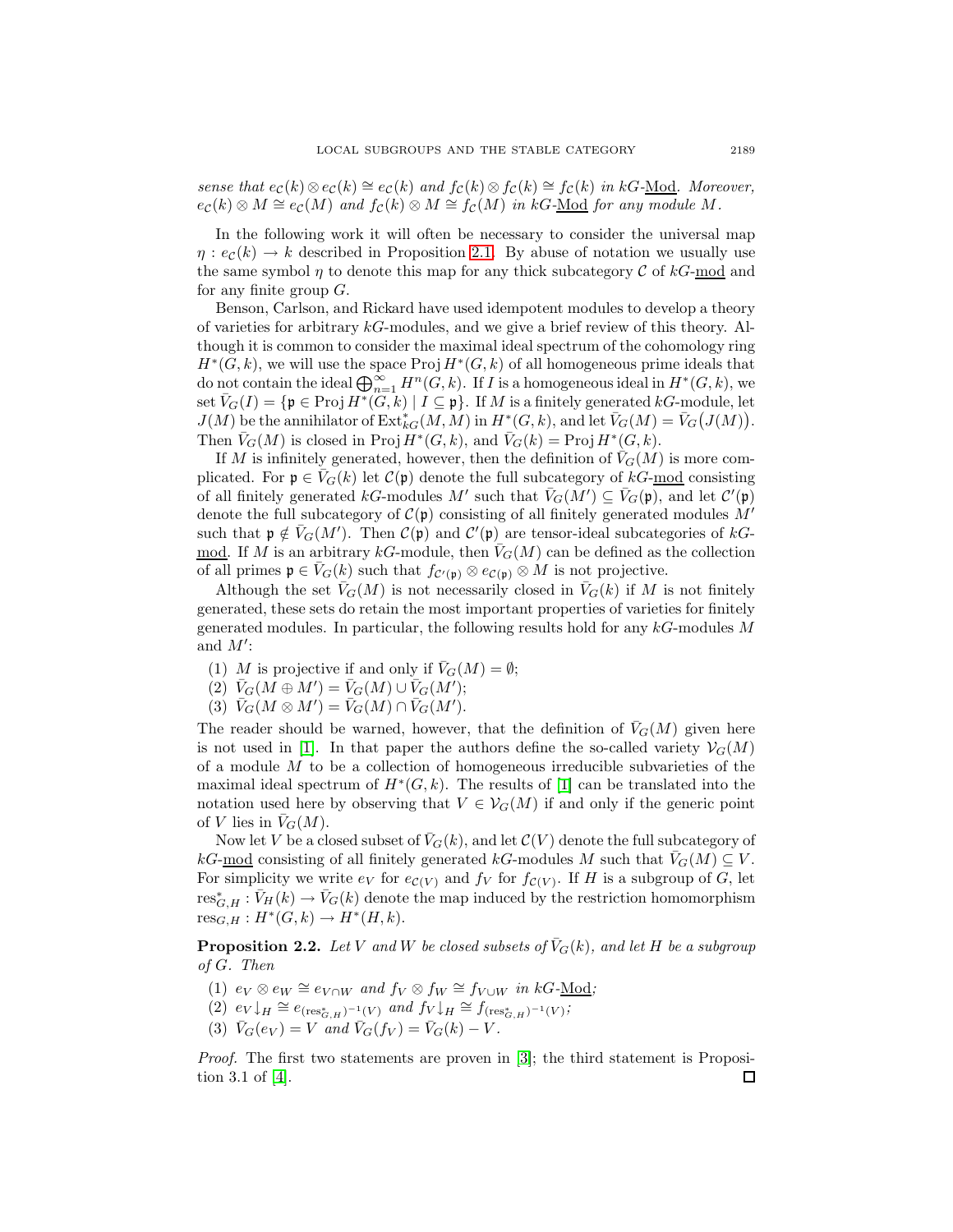**Proposition 2.3.** Suppose that H is a subgroup of G.

- (1) If M is a kG-module, then  $\bar{V}_H(M\downarrow_H) = (\mathrm{res}^*_{G,H})^{-1}(\bar{V}_G(M)).$
- (2) If M is a kH-module, then  $\bar{V}_G(M \uparrow^G) = \text{res}_{G,H}^* (\bar{V}_H(M)).$

Proof. See Propositions 4.1 and 4.2 of [\[4\]](#page-18-3).

Now suppose that P is an arbitrary p-subgroup of  $G$ , and define

$$
V_{G,P} = \operatorname{res}_{G,P}^* (\bar{V}_P(k)).
$$

We shall write  $e_{G,P}$  for  $e_{V_{G,P}}$  and  $f_{G,P}$  for  $f_{V_{G,P}}$ . If E is an elementary abelian  $p$ -subgroup of  $G$ , set

$$
V_{G,E}^- = \bigcup_{E_0
$$

and  $V_{G,E}^+ = V_{G,E} - V_{G,E}^-$ . Then the module  $\lambda_{G,E} = f_{V_{G,E}^-} \otimes e_{V_{G,E}}$  satisfies  $\bar{V}_G(\lambda_{G,E})=V_{G,E}^+$ .

<span id="page-3-1"></span>**Proposition 2.4.** Let E be an elementary abelian p-subgroup of G, and set  $N =$  $N_G(E)$ . Then  $\lambda_{N,E}^{\uparrow G}$  is stably isomorphic to  $\lambda_{G,E}$ . Moreover, the map  $1\otimes \varepsilon \eta^{\uparrow G}$ :  $\lambda_{G,E}\otimes e_{N,E}^{\uparrow G}\to \lambda_{G,E}$  is a stable isomorphism.

Proof. The first statement is Proposition 4.5 of [\[4\]](#page-18-3). The proof of that proposition also shows that the second statement is true, although it is not explicitly stated in [\[4\]](#page-18-3). □

<span id="page-3-0"></span>**Lemma 2.5.** Let V, W, and X be closed subsets of  $\overline{V}_G(k)$ , and assume that  $W \cap$  $X \subseteq V$ . Then there are canonical stable isomorphisms  $(f_V \otimes e_W) \oplus (f_V \otimes e_X) \rightarrow$  $f_V \otimes e_{W\cup X}$  and  $f_V \otimes e_W \to f_{V\cup X} \otimes e_W$ .

Proof. See Lemma 3.2 of [\[4\]](#page-18-3).

Let r be the p-rank of G. For  $0 \leq s \leq r$  let

$$
V_s = \bigcup_E V_{G,E},
$$

where the union is taken over all elementary abelian p-subgroups  $E$  of  $G$  with rank  $E \leq s$ . Set  $e_s = e_{V_s}$  and  $f_s = f_{V_s}$ .

The proof of the following result is similar to that of Proposition 4.3 of [\[4\]](#page-18-3).

**Proposition 2.6.** Let  $0 \leq s \leq r-1$ , and let  $E_1, \ldots, E_n$  be a set of representatives for the conjugacy classes of elementary abelian p-subgroups of rank  $s+1$  in  $G$ . Then

$$
f_s \otimes e_{s+1} \cong \bigoplus_{i=1}^n \lambda_{G,E_i}.
$$

*Proof.* For  $1 \leq i \leq n$  set  $V_{s+1}^{(i)} = V_{G,E_i}$ , and let  $V_{s+1}^{(n+1)}$  be the union of all components of  $V_{s+1}$  of dimension at most s. Then  $V_{s+1} = V_{s+1}^{(1)} \cup \cdots \cup V_{s+1}^{(n+1)}$ , and we prove by induction on t that  $f_s \otimes e_{V_{s+1}^{(1)} \cup \cdots \cup V_{s+1}^{(t)}} \cong \bigoplus_{i=1}^t f_s \otimes e_{V_{s+1}^{(i)}}$  for  $1 \leq t \leq n+1$ . There is nothing to prove if  $t = 1$ , so assume that  $1 < t \leq n + 1$ . Because  $(V_{s+1}^{(1)} \cup \cdots \cup V_{s+1}^{(t-1)}) \cap V_{s+1}^{(t)} \subseteq V_s$ , Lemma [2.5](#page-3-0) and the inductive assumption give

$$
f_s\otimes e_{V_{s+1}^{(1)}\cup\cdots\cup V_{s+1}^{(t)}}\cong (f_s\otimes e_{V_{s+1}^{(1)}\cup\cdots\cup V_{s+1}^{(t-1)}})\oplus (f_s\otimes e_{V_{s+1}^{(t)}})\cong \bigoplus_{i=1}^t f_s\otimes e_{V_{s+1}^{(i)}},
$$

 $\Box$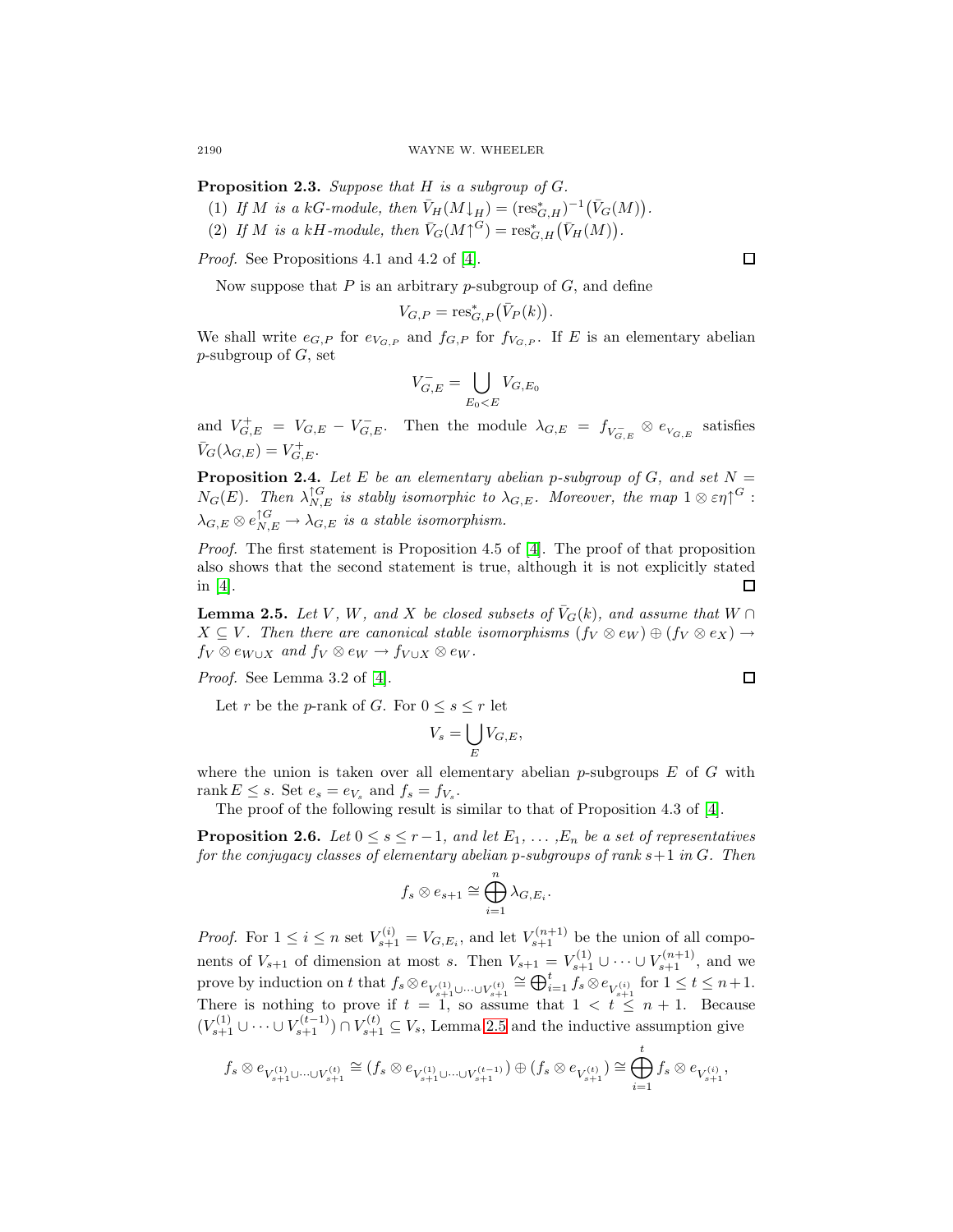as desired. Moreover,  $V_{s+1}^{(n+1)} \subseteq V_s$ , so that  $f_s \otimes e_{V_{s+1}^{(n+1)}} \cong 0$  in  $kG$ -<u>Mod</u>. Hence

$$
f_s\otimes e_{s+1}\cong\bigoplus_{i=1}^{n+1}f_s\otimes e_{V_{s+1}^{(i)}}\cong\bigoplus_{i=1}^n f_s\otimes e_{V_{G,E_i}}.
$$

Fix i with  $1 \leq i \leq n$ , and let  $V_i'$  be the union of all components of  $V_s$  that are not contained in  $V_{G,E_i}^-$ . Then  $V_{G,E_i} \cap V_i' \subseteq V_{G,E_i}^-$ , so Lemma [2.5](#page-3-0) implies that

$$
f_s\otimes e_{V_{G,E_i}}=f_{V_{G,E_i}\cup V_i'}\otimes e_{V_{G,E_i}}\cong f_{V_{G,E_i}^-}\otimes e_{V_{G,E_i}}=\lambda_{G,E_i}.
$$

Thus  $f_s \otimes e_{s+1} \cong \bigoplus_{i=1}^n \lambda_{G,E_i}$ , as desired.

<span id="page-4-0"></span>**Proposition 2.7.** Let  $0 \leq s \leq r-1$ , and let  $E_1, \ldots, E_n$  be a set of representatives for the conjugacy classes of elementary abelian p-subgroups of rank  $s + 1$  in G. Set  $N_j = N_G(E_j)$  for all j, and let  $\eta_j : e_{N_j,E_j} \to k$  be the universal map described in Proposition [2.1.](#page-1-0) Then for  $1 \leq j \leq n$  there are maps  $\alpha_j : e_{N_j, E_j}^{\uparrow G} \to e_{s+1}$  such that  $\eta \alpha_j = \varepsilon \eta_j \gamma^G$  and  $1 \otimes (\bigoplus_{j=1}^n \alpha_j) : f_s \otimes (\bigoplus_{j=1}^n e_{N_j, E_j}^{\uparrow G}) \to f_s \otimes e_{s+1}$  is a stable isomorphism.

*Proof.* For each  $j$  there is a commutative diagram

$$
e_{s+1} \otimes e_{N_j, E_j}^{\uparrow G} \xrightarrow{1 \otimes \varepsilon \eta_j \uparrow^G} e_{s+1} \otimes k
$$
  
\n
$$
\eta \otimes 1 \downarrow \qquad \qquad \downarrow \eta \otimes 1
$$
  
\n
$$
k \otimes e_{N_j, E_j}^{\uparrow G} \xrightarrow{\qquad \qquad 1 \otimes \varepsilon \eta_j \uparrow^G} k \otimes k,
$$

and  $\bar{V}_G(e_{N_j,E_j}^{\uparrow G}) = V_{G,E_j} \subseteq V_{s+1}$ , so that  $\eta \otimes 1 : e_{s+1} \otimes e_{N_j,E_j}^{\uparrow G} \to e_{N_j,E_j}^{\uparrow G}$  is a stable isomorphism for all j. Set  $\alpha_j = (1 \otimes \varepsilon \eta_j)^{G} (\eta \otimes 1)^{-1}$ . Then the above diagram shows that  $\eta \alpha_j = \varepsilon \eta_j \gamma^G$  for all j.

To prove that  $1 \otimes (\bigoplus_{j=1}^n \alpha_j) : f_s \otimes (\bigoplus_{j=1}^n e_{N_j,E_j}^{\uparrow G}) \to f_s \otimes e_{s+1}$  is a stable isomorphism, it suffices to prove that  $1 \otimes 1 \otimes (\bigoplus_{j=1}^n \varepsilon \eta_j)^{G}$  :  $f_s \otimes e_{s+1} \otimes$  $(\bigoplus_{j=1}^n e_{N_j,E_j}^{\uparrow G}) \to f_s \otimes e_{s+1}$  is a stable isomorphism. Now  $f_s \otimes e_{s+1} \cong \bigoplus_{i=1}^n \lambda_{G,E_i}$ , and  $\bar{V}_G(\lambda_{G,E_i} \otimes e_{N_j,E_j}^{\uparrow G}) = V_{G,E_i}^+ \cap V_{G,E_j} = \emptyset$  if  $i \neq j$ . Thus it is only necessary to show that  $\bigoplus_{j=1}^n (1 \otimes \varepsilon \eta_j)^{G} : \bigoplus_{j=1}^n (\lambda_{G,E_j} \otimes e_{N_j,E_j}^{\uparrow G}) \to \bigoplus_{j=1}^n \lambda_{G,E_j}$  is a stable isomorphism. But this is an immediate consequence of Proposition [2.4.](#page-3-1)

### 3. The category of local modules

The main purpose of this section is to define the category  $\mathfrak{L}(G, k)$  of G-local modules and a canonical functor  $\mathfrak{F}: kG\text{-Mod} \to \mathfrak{L}(G, k)$  that will be studied in the following sections. It will be useful to begin by fixing some notation. Let  $\mathcal{P}(G)$  be the collection of all p-subgroups of G. If  $P \in \mathcal{P}(G)$ , then throughout the remainder of the paper we usually write N for  $N_G(P)$ . Similar notation will be used for normalizers of other p-subgroups. For example, if  $P_0, P_1 \in \mathcal{P}(G)$ , then we write  $N_0$ for  $N_G(P_0)$  and  $N_1$  for  $N_G(P_1)$ .

Suppose that for every  $P \in \mathcal{P}(G)$  we have a module  $L(P)$  in kN-Mod such that  $\bar{V}_N(L(P)) \subseteq V_{N,P}$ . Assume in addition that whenever  $P_1 \subseteq P_2$  in  $\mathcal{P}(G)$ , there is a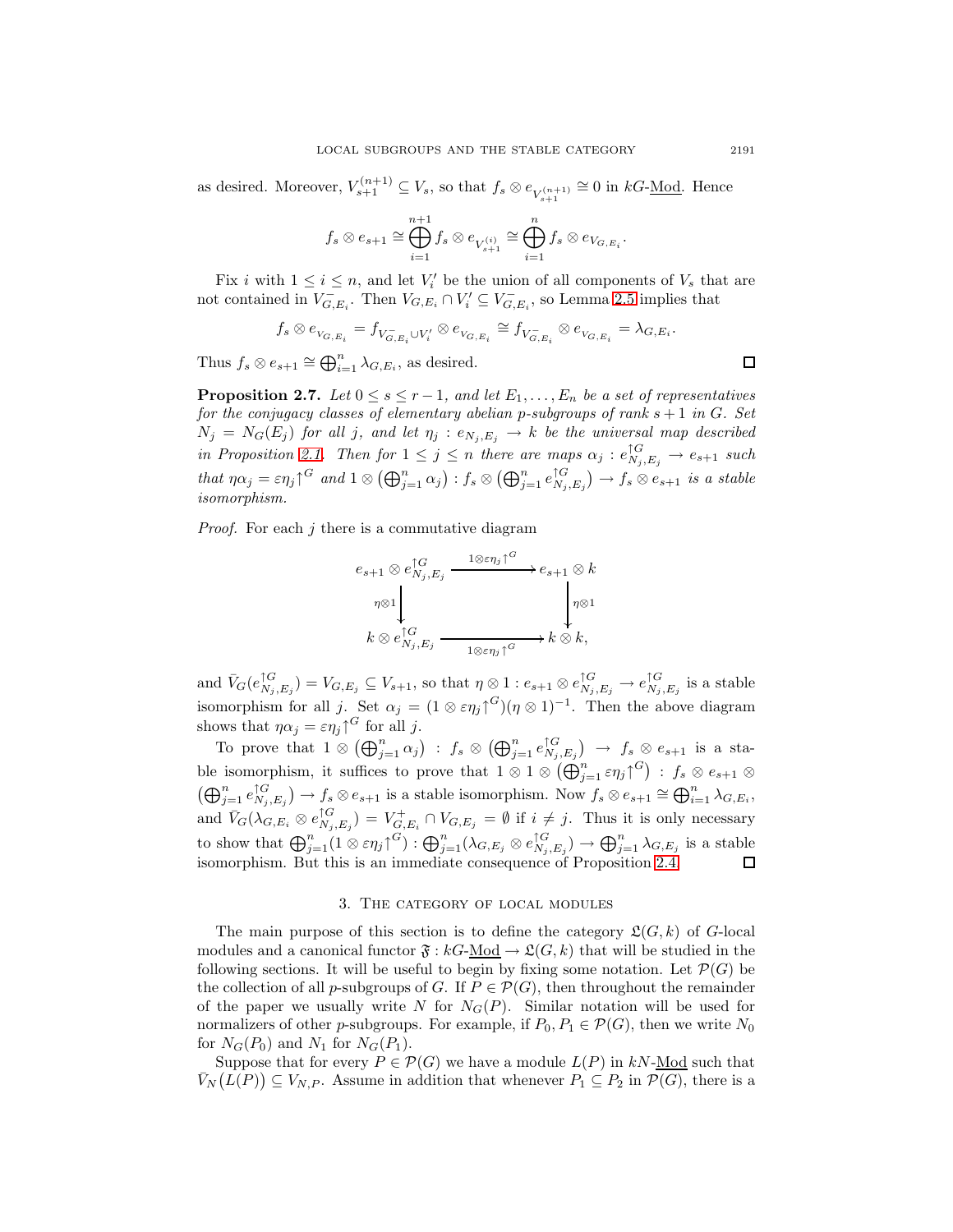homomorphism  $\phi_{P_1,P_2}: L(P_1)\downarrow_{N_1\cap N_2} \to L(P_2)\downarrow_{N_1\cap N_2}$  such that the diagram

$$
L(P_1)\downarrow_{N_1\cap N_2} \xrightarrow{\phi_{P_1,P_2}} L(P_2)\downarrow_{N_1\cap N_2}
$$
  
\n
$$
\psi_{P_1,P_2}\downarrow \qquad \qquad \downarrow
$$
  
\n
$$
e_{N_1\cap N_2,P_1}\otimes L(P_2)\downarrow_{N_1\cap N_2} \xrightarrow{\eta\otimes 1} L(P_2)\downarrow_{N_1\cap N_2}
$$

commutes for some stable isomorphism  $\psi_{P_1,P_2}$ . Assume that  $\phi_{P,P} = 1_{L(P)}$  for all  $P \in \mathcal{P}(G)$  and that  $\phi_{P_2,P_3} \circ \phi_{P_1,P_2} = \phi_{P_1,P_3}$  in  $k[N_1 \cap N_2 \cap N_3]$ -Mod whenever  $P_1 \subseteq P_2 \subseteq P_3$  in  $\mathcal{P}(G)$ . For each  $g \in G$  assume that there is a stable isomorphism  $c_g(P) : g \otimes L(P) \to L({}^{g}P)$  such that the diagram

$$
g \otimes h \otimes L(P) \xrightarrow{\cong} gh \otimes L(P)
$$
  

$$
g \otimes c_h(P) \downarrow \qquad \qquad c_{gh}(P)
$$
  

$$
g \otimes L({}^h P) \xrightarrow{c_g({}^h P)} L({}^{gh} P)
$$

commutes for all  $g, h \in G$  and all  $P \in \mathcal{P}(G)$ ; assume in addition that if  $g \in N$ , then  $c_q(P) : g \otimes L(P) \to L(P)$  is the map given by  $g \otimes x \mapsto gx$ . Finally, suppose that if  $P_1 \subseteq P_2$  and  $g \in G$ , then there is a commutative diagram

$$
(g \otimes L(P_1)) \downarrow_{g(N_1 \cap N_2)} \xrightarrow{c_g(P_1)} L^{(g)} \downarrow_{g(N_1 \cap N_2)}
$$
  

$$
(g \otimes L(P_2)) \downarrow_{g(N_1 \cap N_2)} \xrightarrow{c_g(P_2)} L^{(g)} \downarrow_{g(N_1 \cap N_2)}.
$$

Then we say that  $(L, \phi, c)$  is a *G-local module* (over k). We usually abbreviate the notation by writing L for the G-local module  $(L, \phi, c)$ . For simplicity we sometimes also write  $\phi$  instead of  $\phi_{P_1,P_2}$  when the subgroups  $P_1$  and  $P_2$  can be determined from the context.

If  $L = (L, \phi, c)$  and  $L' = (L', \phi', c')$  are G-local modules, let  $\xi(P) : L(P) \to L'(P)$ be a map in kN-<u>Mod</u> for all  $P \in \mathcal{P}(G)$ . Assume that there is a commutative diagram

$$
g \otimes L(P) \xrightarrow{c_g(P)} L^{(g)} \downarrow
$$
  
\n
$$
g \otimes L'(P) \xrightarrow{c'_g(P)} L^{(g)} \downarrow
$$
  
\n
$$
g \otimes L'(P) \xrightarrow{c'_g(P)} L'(^{g}P)
$$

for all  $P \in \mathcal{P}(G)$  and  $g \in G$ ; assume in addition that if  $P_1, P_2 \in \mathcal{P}(G)$  and  $P_1 \subseteq P_2$ , then there is a commutative diagram

$$
L(P_1)\downarrow_{N_1\cap N_2} \xrightarrow{\phi_{P_1,P_2}} L(P_2)\downarrow_{N_1\cap N_2}
$$
  

$$
\xi(P_1)\downarrow_{N_1\cap N_2} \xrightarrow{\phi'_{P_1,P_2}} L'(P_2)\downarrow_{N_1\cap N_2}.
$$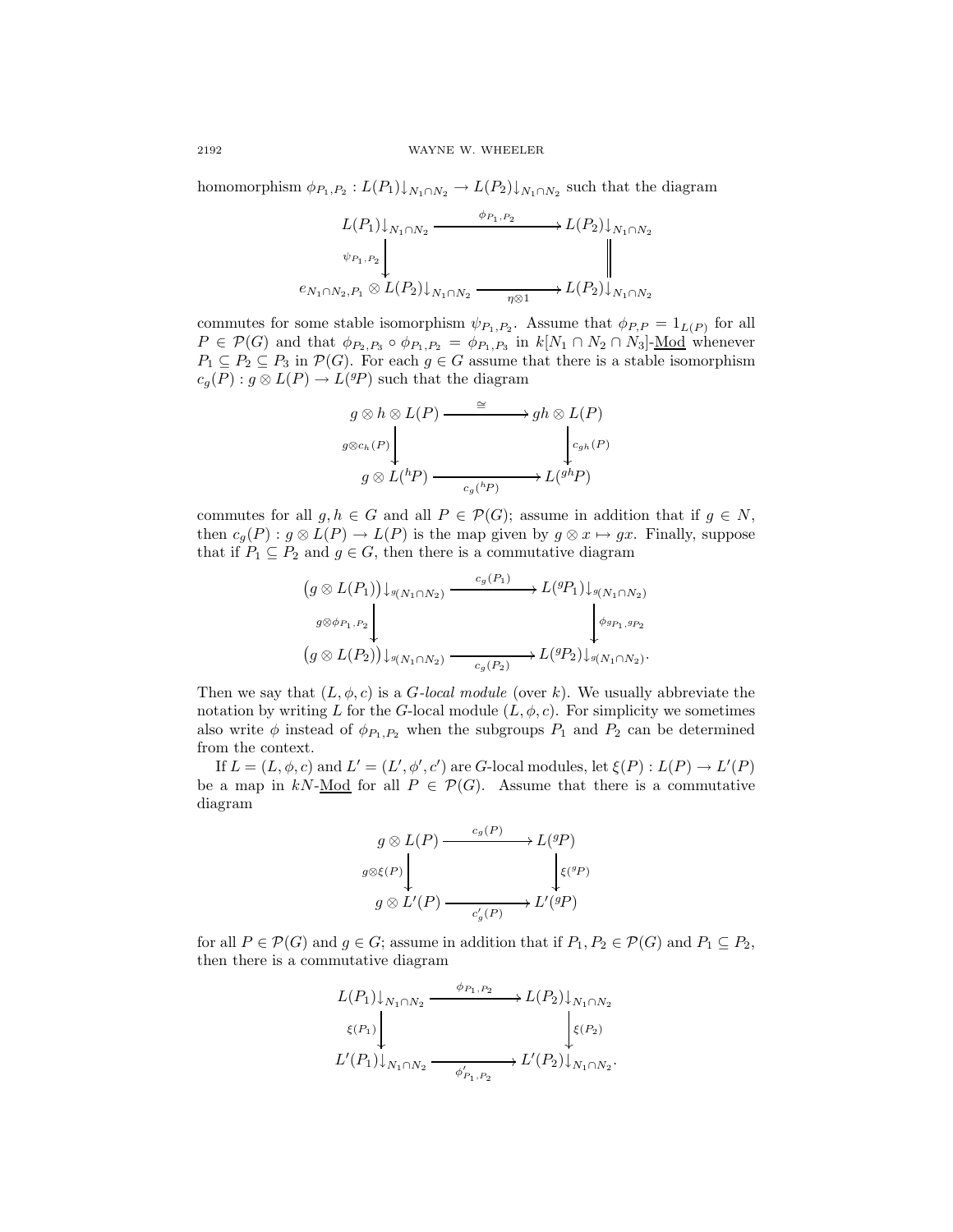Under these circumstances we say that the sequence of maps  $\xi = {\xi(P)}_{P \in \mathcal{P}(G)}$  is a G-local homomorphism.

Let  $\mathfrak{L}(G, k)$  denote the category in which the objects are the G-local modules and the morphisms are the G-local homomorphisms. Our next objective is to define a canonical functor  $\mathfrak{F}: kG\text{-Mod} \to \mathfrak{L}(G, k)$ . For any  $kG\text{-module } M$  set  $(\mathfrak{F}M)(P)$  =  $e_{N,P} \otimes M\downarrow_N$  for all  $P \in \mathcal{P}(G)$ . The map  $\phi_{P_1,P_2} : (\mathfrak{F}M)(P_1) \to (\mathfrak{F}M)(P_2)$  is defined to be the composition

$$
e_{N_1,P_1}\downarrow_{N_1\cap N_2}\otimes M\downarrow_{N_1\cap N_2} \xrightarrow{\left(1\otimes\eta\otimes1\right)^{-1}} e_{N_1,P_1}\downarrow\otimes e_{N_2,P_2}\downarrow\otimes M\downarrow
$$
  

$$
\xrightarrow{\eta\otimes1\otimes1} e_{N_2,P_2}\downarrow_{N_1\cap N_2}\otimes M\downarrow_{N_1\cap N_2}
$$

whenever  $P_1 \subseteq P_2$ . For each  $P \in \mathcal{P}(G)$  and each  $g \in G$  there is a stable isomorphism

$$
g\otimes e_{N,P}\xrightarrow{\Big((g\otimes 1)\otimes \eta\Big)^{-1}} (g\otimes e_{N,P})\otimes e_{^gN,gP}\xrightarrow{(g\otimes \eta)\otimes 1}e_{^gN,gP}.
$$

Combining this map with the isomorphism  $g \otimes M \downarrow_N \to M \downarrow_{gN}$  given by  $g \otimes m \mapsto gm$ , we obtain a stable isomorphism  $c_g(P)$  by taking the composition

$$
g\otimes (e_{N,P}\otimes M{\downarrow_N})\cong (g\otimes e_{N,P})\otimes (g\otimes M{\downarrow_N})\cong e_{gN, gP}\otimes M{\downarrow_g_N}.
$$

If  $\gamma : M \to M'$  is a map in kG-Mod, then  $\mathfrak{F}\gamma$  is the G-local homomorphism satisfying  $(\mathfrak{F}\gamma)(P) = 1 \otimes \gamma : e_{N,P} \otimes M \downarrow_N \to e_{N,P} \otimes M' \downarrow_N$  for all  $P \in \mathcal{P}(G)$ .

We have now defined a canonical functor  $\mathfrak{F}: kG-\underline{Mod} \to \mathfrak{L}(G,k)$ . It will sometimes be useful to consider the analogous functor  $kH$ -Mod  $\rightarrow \mathfrak{L}(H, k)$  for some subgroup H of G. By abuse of notation we use the same symbol  $\mathfrak{F}$  to denote this functor for any subgroup of  $G$ .

<span id="page-6-0"></span>The following proposition characterizes the isomorphisms in  $\mathfrak{L}(G, k)$ . The proof is straightforward and is left to the reader.

**Proposition 3.1.** Let  $\xi : L \to L'$  be a G-local homomorphism. Then  $\xi$  is an isomorphism in  $\mathfrak{L}(G,k)$  if and only if  $\xi(P):L(P)\to L'(P)$  is an isomorphism for all  $P \in \mathcal{P}(G)$ .

## 4. Tensor products

If one thinks of a  $G$ -local module essentially as a  $kG$ -module, then one would expect to be able to define the tensor product of two G-local modules. Such a definition is indeed possible, but for our purposes it will be more useful to consider the tensor product of a kG-module and a G-local module. This construction has the advantage of being slightly easier to define and to use. The main result of this section is the existence of a certain natural isomorphism relating tensor products and the functor  $\mathfrak{F}$ . This isomorphism is needed in the next section to show that  $\mathfrak{F}$ is an equivalence.

Let M be a kG-module, and let  $L = (L, \phi, c)$  be a G-local module. For any  $P \in \mathcal{P}(G)$  set  $(M \otimes L)(P) = M \downarrow_N \otimes L(P)$ . If  $P_1, P_2 \in \mathcal{P}(G)$  with  $P_1 \subseteq P_2$ , then there is a stable isomorphism  $1 \otimes \phi_{P_1,P_2} : M \downarrow_{N_1 \cap N_2} \otimes L(P_1) \downarrow_{N_1 \cap N_2} \to M \downarrow_{N_1 \cap N_2} \otimes$  $L(P_2)\downarrow_{N_1\cap N_2}$ . For any  $g\in G$  and  $P\in \mathcal{P}(G)$  let  $m_g(P): g\otimes M\downarrow_N\to M\downarrow_{gN}$  be the isomorphism given by  $g \otimes x \mapsto gx$ . Then there is a stable isomorphism given by the composition

$$
g\otimes \big(M{\downarrow_N}\otimes L(P)\big)\cong (g\otimes M{\downarrow_N})\otimes \big(g\otimes L(P)\big)\xrightarrow{m_g(P)\otimes c_g(P)} M{\downarrow_{sN}}\otimes L({}^g\!P).
$$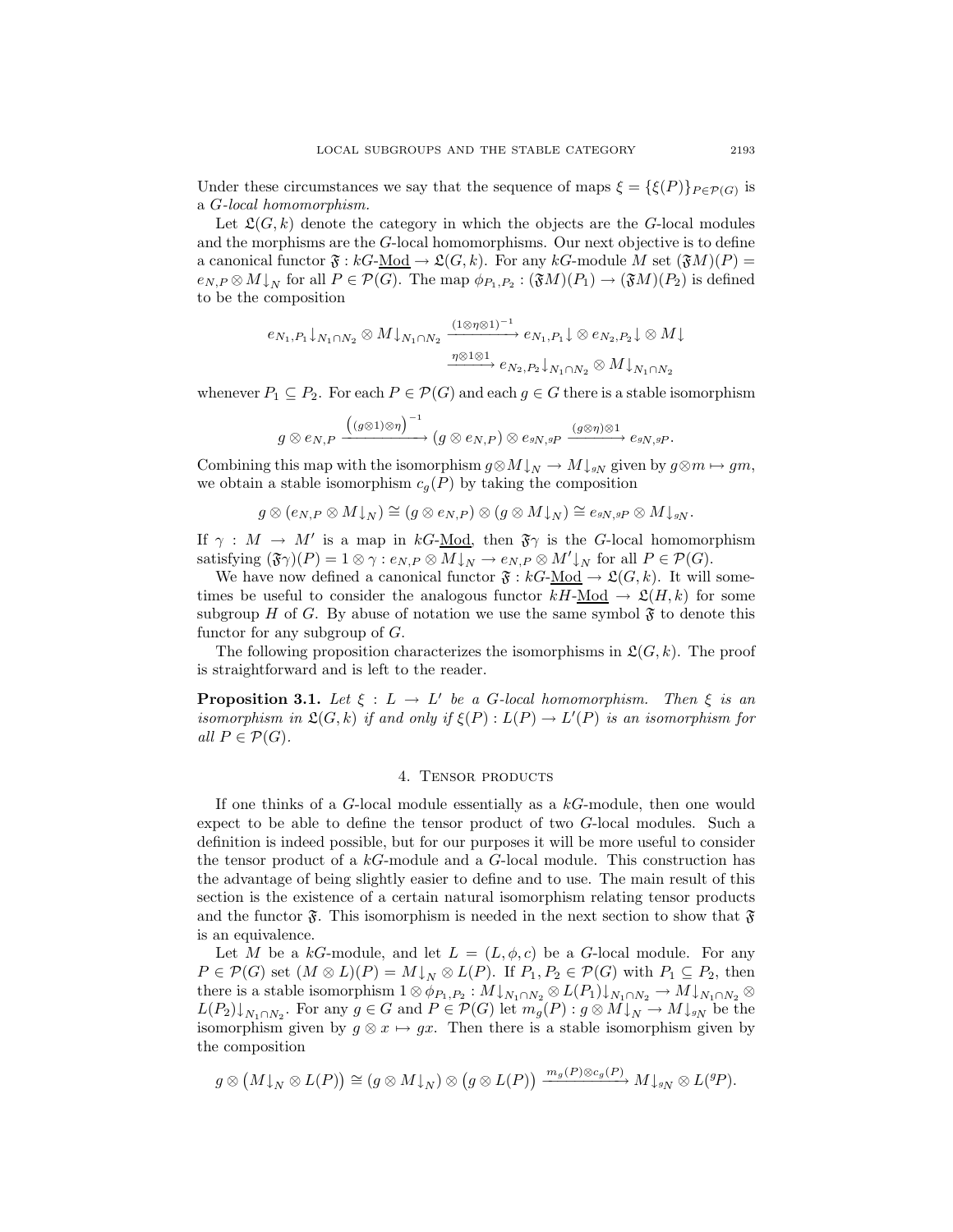With these definitions it is easy to see that  $M \otimes L = (M \otimes L, 1 \otimes \phi, m \otimes c)$  is again a G-local module. In order to provide a connection between this definition and the functor  $\mathfrak{F}$ , we begin with the following lemma.

<span id="page-7-0"></span>**Lemma 4.1.** Let L be a G-local module, and let  $P_1, P_2 \in \mathcal{P}(G)$ . Then there is a stable isomorphism  $\theta_L(P_1, P_2)$  of  $k[N_1 \cap N_2]$ -modules given by the composition

$$
e_{N_1,P_1}\downarrow_{N_1\cap N_2}\otimes L(P_2)\downarrow \xrightarrow{\left(1\otimes\eta\otimes\phi\right)^{-1}} e_{N_1,P_1}\downarrow \otimes e_{N_2,P_2}\downarrow \otimes L(P_1\cap P_2)\downarrow
$$

$$
\xrightarrow[\cong]{\eta\otimes 1\otimes\phi} e_{N_2,P_2}\downarrow \otimes L(P_1)\downarrow.
$$

Moreover, the isomorphism  $\theta_L(P_1, P_2)$  is natural in L. For each  $g \in G$  there is a commutative diagram in  $k[{}^g(N_1 \cap N_2)]$ -Mod of the form

$$
g \otimes (e_{N_1, P_1} \downarrow \otimes L(P_2) \downarrow) \cong e_{sN_1, sP_1} \downarrow \otimes (g \otimes L(P_2)) \downarrow \xrightarrow{1 \otimes c_g(P_2)} e_{sN_1, sP_1} \downarrow \otimes L({}^{g}P_2) \downarrow
$$
  
\n
$$
g \otimes e_{L(P_1, P_2)} \downarrow \qquad \qquad \downarrow \qquad \qquad \downarrow \qquad \qquad \downarrow \qquad \qquad \downarrow \qquad \qquad \downarrow \qquad \qquad \downarrow \qquad \qquad \downarrow \qquad \qquad \downarrow \qquad \qquad \downarrow \qquad \qquad \downarrow \qquad \qquad \downarrow \qquad \qquad \downarrow \qquad \qquad \downarrow \qquad \qquad \downarrow \qquad \qquad \downarrow \qquad \qquad \downarrow \qquad \qquad \downarrow \qquad \qquad \downarrow \qquad \qquad \downarrow \qquad \qquad \downarrow \qquad \qquad \downarrow \qquad \qquad \downarrow \qquad \qquad \downarrow \qquad \qquad \downarrow \qquad \qquad \downarrow \qquad \qquad \downarrow \qquad \qquad \downarrow \qquad \qquad \downarrow \qquad \qquad \downarrow \qquad \qquad \downarrow \qquad \qquad \downarrow \qquad \qquad \downarrow \qquad \qquad \downarrow \qquad \qquad \downarrow \qquad \qquad \downarrow \qquad \qquad \downarrow \qquad \qquad \downarrow \qquad \qquad \downarrow \qquad \qquad \downarrow \qquad \qquad \downarrow \qquad \qquad \downarrow \qquad \qquad \downarrow \qquad \qquad \downarrow \qquad \qquad \downarrow \qquad \qquad \downarrow \qquad \qquad \downarrow \qquad \qquad \downarrow \qquad \qquad \downarrow \qquad \qquad \downarrow \qquad \qquad \downarrow \qquad \qquad \downarrow \qquad \qquad \downarrow \qquad \qquad \downarrow \qquad \qquad \downarrow \qquad \qquad \downarrow \qquad \qquad \downarrow \qquad \qquad \downarrow \qquad \qquad \downarrow \qquad \qquad \downarrow \qquad \qquad \downarrow \qquad \qquad \downarrow \qquad \qquad \downarrow \qquad \qquad \downarrow \qquad \qquad \downarrow \qquad \qquad \downarrow \qquad \qquad \downarrow \qquad \qquad \downarrow \qquad \qquad \downarrow \qquad \qquad \down
$$

Furthermore, if  $P_1 \subseteq P_2$  and  $P \in \mathcal{P}(G)$ , then there is a commutative diagram *in*  $k[N_1 ∩ N_2 ∩ N]$ -<u>Mod</u> given by

$$
e_{N_1,P_1}\downarrow \otimes e_{N_2,P_2}\downarrow \otimes L(P)\downarrow \xrightarrow{\cong} e_{N_2,P_2}\downarrow \otimes e_{N_1,P_1}\downarrow \otimes L(P)\downarrow
$$
  
\n
$$
e_{N_1,P_1}\downarrow \otimes e_{N,P}\downarrow \otimes L(P_2)\downarrow \qquad \qquad e_{N_2,P_2}\downarrow \otimes e_{N,P}\downarrow \otimes L(P_1)\downarrow
$$
  
\n
$$
e_{N_2,P_2}\downarrow \otimes e_{N,P}\downarrow \otimes L(P_1)\downarrow
$$
  
\n
$$
e_{N_2,P}\downarrow \otimes e_{N,P}\downarrow \otimes L(P_1)\downarrow
$$
  
\n
$$
e_{N_2,P}\downarrow \otimes e_{N,P}\downarrow \otimes L(P_1)\downarrow
$$

*Proof.* Set  $P_3 = P_1 \cap P_2$ . Because  $N_1 \cap N_2 \subseteq N_3$ , we can restrict the maps  $\phi_{P_3,P_i}$ to  $N_1 \cap N_2$  for  $i = 1, 2$ , and we claim that the resulting maps  $1 \otimes \eta \otimes \phi_{P_3, P_2} \downarrow$  and  $\eta \otimes 1 \otimes \phi_{P_3,P_1}$  occurring in the definition of  $\theta_L(P_1,P_2)$  are isomorphisms. There is a triangle of  $k[N_1 \cap N_2]$ -modules of the form

$$
e_{N_2 \cap N_3, P_3} \downarrow \otimes L(P_2) \downarrow \xrightarrow{\eta \otimes 1} L(P_2) \downarrow \to f_{N_2 \cap N_3, P_3} \downarrow \otimes L(P_2) \downarrow \to \Omega^{-1} k \otimes e_{N_2 \cap N_3, P_3} \downarrow \otimes L(P_2) \downarrow.
$$

Because  $\bar{V}_{N_1 \cap N_2}(e_{N_1,P_1} \downarrow \otimes f_{N_2 \cap N_3,P_3} \downarrow \otimes L(P_2) \downarrow) = \emptyset$ , the map  $\eta \otimes 1$  occurring in this triangle becomes an isomorphism upon tensoring with  $e_{N_1,P_1}$ . The commutativity of the diagram

$$
e_{N_1,P_1} \downarrow_{N_1 \cap N_2} \otimes e_{N_2,P_2} \downarrow_{N_1 \cap N_2} \otimes L(P_3) \downarrow_{N_1 \cap N_2} \xrightarrow{\mathbf{1} \otimes \eta \otimes \phi_{P_3,P_2}} e_{N_1,P_1} \downarrow_{N_1 \cap N_2} \otimes L(P_2) \downarrow_{N_1 \cap N_2}
$$
  
\n
$$
e_{N_1,P_1} \downarrow \otimes e_{N_2,P_2} \downarrow \otimes e_{N_2 \cap N_3,P_3} \downarrow \otimes L(P_2) \downarrow \xrightarrow{\mathbf{1} \otimes \eta \otimes \eta \otimes 1} e_{N_1,P_1} \downarrow_{N_1 \cap N_2} \otimes L(P_2) \downarrow_{N_1 \cap N_2}
$$
  
\n
$$
e_{N_1,P_1} \downarrow \otimes e_{N_2 \cap P_2} \downarrow \otimes e_{N_2 \cap N_3,P_3} \downarrow \otimes L(P_2) \downarrow \xrightarrow{\mathbf{1} \otimes \eta \otimes \eta \otimes 1} e_{N_1,P_1} \downarrow_{N_1 \cap N_2} \otimes L(P_2) \downarrow_{N_1 \cap N_2}
$$
  
\n
$$
e_{N_1,P_1} \downarrow \otimes e_{N_2 \cap P_2} \downarrow \otimes e_{N_2 \cap N_3,P_3} \downarrow \otimes L(P_2) \downarrow \xrightarrow{\mathbf{1} \otimes \eta \otimes \eta \otimes 1} e_{N_1,P_1} \downarrow_{N_1 \cap N_2} \otimes L(P_2) \downarrow_{N_1 \cap N_2}
$$

 $e_{N_1,P_1}\downarrow_{N_1\cap N_2}\otimes e_{N_2\cap N_3,P_3}\downarrow_{N_1\cap N_2}\otimes L(P_2)\downarrow_{N_1\cap N_2}\frac{\cong}{\longrightarrow}$  $\frac{1}{1\otimes \eta\otimes 1}$  +  $e_{N_1,P_1}\downarrow_{N_1\cap N_2}$   $\otimes$   $L(P_2)\downarrow_{N_1\cap N_2}$ 

shows that  $1 \otimes \eta \otimes \phi_{P_3,P_2} \downarrow$  is an isomorphism. Similarly,  $\eta \otimes 1 \otimes \phi_{P_3,P_1} \downarrow$  is an isomorphism, and so is  $\theta_L(P_1, P_2)$ . It is straightforward to check that this isomorphism is natural in L.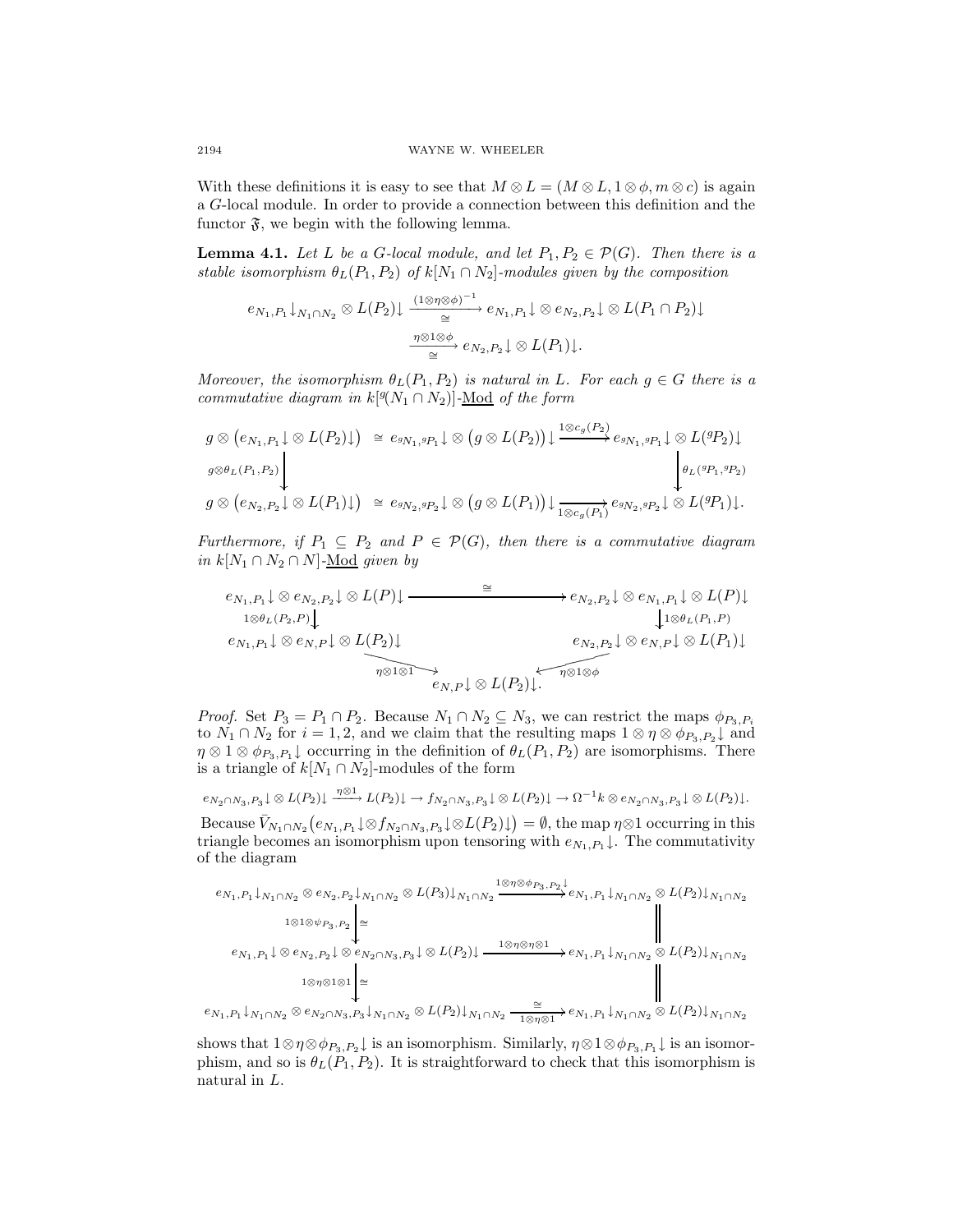Now suppose in addition that  $g \in G$ . Observe that there is a commutative diagram in  $k[\mathcal{Y}(N_1 \cap N_2)]$ -<u>Mod</u> of the form

$$
g \otimes (e_{N_1,P_1} \downarrow \otimes e_{N_2,P_2} \downarrow \otimes L(P_3) \downarrow) \xrightarrow{g \otimes (1 \otimes \eta \otimes \phi)} g \otimes (e_{N_1,P_1} \downarrow \otimes L(P_2) \downarrow)
$$
  
\n
$$
\cong \downarrow \qquad \qquad \downarrow \qquad \qquad \downarrow
$$
  
\n
$$
e_{g_{N_1,g_{P_1}} \downarrow \otimes e_{g_{N_2,g_{P_2}} \downarrow} \otimes (g \otimes L(P_3)) \downarrow \xrightarrow{1 \otimes \eta \otimes (g \otimes \phi)} e_{g_{N_1,g_{P_1}} \downarrow \otimes (g \otimes L(P_2)) \downarrow
$$
  
\n
$$
e_{g_{N_1,g_{P_1}} \downarrow \otimes e_{g_{N_2,g_{P_2}} \downarrow} \otimes L(g_{P_3}) \downarrow \xrightarrow{1 \otimes \eta \otimes \phi} e_{g_{N_1,g_{P_1}} \downarrow \otimes L(g_{P_2}) \downarrow}.
$$

Combining this diagram with the analogous diagram in which  $P_1$  and  $P_2$  are interchanged, we conclude that the first diagram given in the statement of the lemma commutes.

Finally, if  $P_1 \subseteq P_2$  and  $P \in \mathcal{P}(G)$ , then it is straightforward to verify that the last diagram given in the statement of the lemma commutes.  $\Box$ 

<span id="page-8-0"></span>**Proposition 4.2.** Let L be a G-local module, and let  $P \in \mathcal{P}(G)$ . Then there is an isomorphism  $\mathfrak{F}(L(P)\uparrow^{G}) \cong e_{N,P}^{\uparrow G} \otimes L$ , and this isomorphism is natural in L.

*Proof.* Let  $P_0 \in \mathcal{P}(G)$ . By Lemma [4.1](#page-7-0) there are isomorphisms

$$
e_{N_0,P_0} \otimes L(P) \uparrow^G \downarrow_{N_0} \cong \bigoplus_{g \in N_0 \setminus G/N} e_{N_0,P_0} \otimes (g \otimes L(P)) \downarrow_{gN \cap N_0} \uparrow^{N_0}
$$
  
\n
$$
\cong \bigoplus_g (e_{N_0,P_0} \downarrow_{gN \cap N_0} \otimes L(^gP) \downarrow_{gN \cap N_0}) \uparrow^{N_0}
$$
  
\n
$$
\cong \bigoplus_g (e_{gN,gP} \downarrow_{gN \cap N_0} \otimes L(P_0) \downarrow_{gN \cap N_0}) \uparrow^{N_0}
$$
  
\n
$$
\cong \bigoplus_g (g \otimes e_{N,P}) \downarrow_{gN \cap N_0} \uparrow^{N_0} \otimes L(P_0)
$$
  
\n
$$
\cong e_{N,P}^{\uparrow G} \downarrow_{N_0} \otimes L(P_0),
$$

and it is straightforward to check that these isomorphisms are natural in L. Let  $\Phi(P_0): e_{N_0,P_0}\otimes L(P)\uparrow^G \downarrow_{N_0} \to e_{N,P}^{\uparrow G}\downarrow_{N_0}\otimes L(P_0)$  be the above isomorphism. Then it is only necessary to show that  $\Phi : \mathfrak{F}(L(P)\uparrow^G) \to e_{N,P}^{\uparrow G} \otimes L$  is a G-local homomorphism.

Suppose that  $P_1, P_2 \in \mathcal{P}(G)$  with  $P_1 \subseteq P_2$ . We wish to show that there is a commutative diagram

<sup>e</sup>N1,P<sup>1</sup> <sup>↓</sup>N1∩N<sup>2</sup> <sup>⊗</sup> <sup>L</sup>(<sup>P</sup> )↑G↓N1∩N<sup>2</sup> Φ(P1) <sup>e</sup>N1,P<sup>1</sup> ↓ ⊗ <sup>e</sup>N2,P<sup>2</sup> ↓ ⊗ <sup>L</sup>(<sup>P</sup> )↑G<sup>↓</sup> <sup>∼</sup><sup>=</sup> <sup>1</sup>⊗η⊗<sup>1</sup> o <sup>η</sup>⊗1⊗<sup>1</sup> /<sup>e</sup>N2,P<sup>2</sup> ↓ ⊗ <sup>L</sup>(<sup>P</sup> )↑G<sup>↓</sup> Φ(P2) <sup>e</sup>↑<sup>G</sup> N,P <sup>↓</sup>N1∩N<sup>2</sup> <sup>⊗</sup> <sup>L</sup>(P1)↓N1∩N<sup>2</sup> <sup>1</sup>⊗φP1,P<sup>2</sup> /e↑<sup>G</sup> N,P ↓ ⊗ L(P2)↓.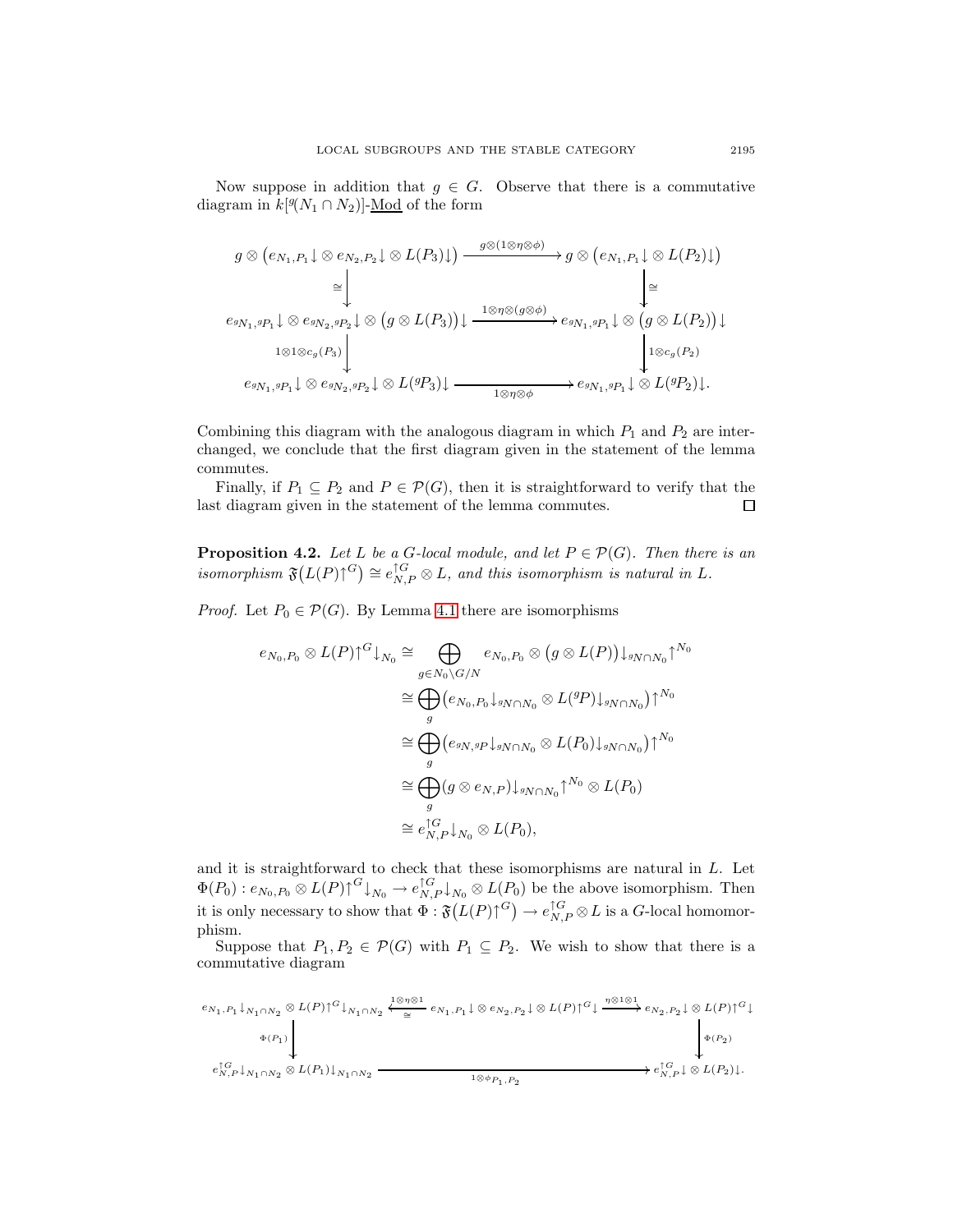If  $g \in G$ , then Lemma [4.1](#page-7-0) shows that in  $k[{}^gN \cap N_1 \cap N_2]$ -Mod there is a commutative diagram given by

$$
e_{N_1,P_1}\downarrow \otimes e_{N_2,P_2}\downarrow \otimes L(^{g}P)\downarrow \longrightarrow e_{N_2,P_2}\downarrow \otimes e_{N_1,P_1}\downarrow \otimes L(^{g}P)\downarrow
$$
  
\n
$$
e_{N_1,P_1}\downarrow \otimes e_{sN,sP}\downarrow \otimes L(P_2)\downarrow
$$
  
\n
$$
e_{N_1,P_1}\downarrow \otimes e_{sN,sP}\downarrow \otimes L(P_2)\downarrow
$$
  
\n
$$
e_{N_2,P_2}\downarrow \otimes e_{sN,sP}\downarrow \otimes L(P_1)\downarrow
$$
  
\n
$$
e_{sN,sP}\downarrow \otimes L(P_2)\downarrow
$$
  
\n
$$
e_{sN,sP}\downarrow \otimes L(P_2)\downarrow
$$
  
\n
$$
e_{sN,sP}\downarrow \otimes L(P_2)\downarrow
$$
  
\n
$$
e_{sN,sP}\downarrow \otimes L(P_2)\downarrow
$$
  
\n
$$
e_{sN,sP}\downarrow \otimes L(P_2)\downarrow
$$

After inducing from  $\mathcal{N} \cap N_1 \cap N_2$  to  $N_1 \cap N_2$  and taking the direct sum over  $g \in (N_1 \cap N_2) \backslash G/N$ , some tedious verifications show that there is a commutative diagram

$$
e_{N_2,P_2}\downarrow \otimes e_{N_1,P_1}\downarrow \otimes L(P){\uparrow}^G\downarrow_{N_1\cap N_2} \xrightarrow{\eta \otimes \Phi(P_1)} e_{N,P}^{\uparrow G}\downarrow_{N_1\cap N_2} \otimes L(P_1)\downarrow_{N_1\cap N_2}
$$

$$
\cong \qquad \qquad \downarrow \qquad \qquad \downarrow \otimes e_{P_1,P_2}
$$

$$
e_{N_1,P_1}\downarrow \otimes e_{N_2,P_2}\downarrow \otimes L(P){\uparrow}^G\downarrow_{N_1\cap N_2} \xrightarrow{\eta \otimes \Phi(P_2)} e_{N,P}^{\uparrow G}\downarrow_{N_1\cap N_2} \otimes L(P_2)\downarrow_{N_1\cap N_2}.
$$

It is easy to see that this is equivalent to the commutativity of the desired diagram.

Finally, suppose that  $g \in G$  and that  $P_0 \in \mathcal{P}(G)$ . We must show that there is a commutative diagram in  $k[<sup>g</sup>N<sub>0</sub>]$ - $\underline{\text{Mod}}$  of the form

$$
g \otimes (e_{N_0, P_0} \otimes L(P))^G \downarrow) \cong e_{g_{N_0}, g_{P_0}} \otimes (g \otimes L(P))^G \downarrow) \longrightarrow e_{g_{N_0}, g_{P_0}} \otimes L(P)^{\uparrow G} \downarrow
$$
  
\n
$$
g \otimes (e_{N, P}^{\uparrow G} \downarrow) \downarrow \qquad \qquad \downarrow \qquad \qquad \downarrow \qquad \qquad \downarrow \qquad \qquad \downarrow \qquad \qquad \downarrow \qquad \qquad \downarrow \qquad \qquad \downarrow \qquad \qquad \downarrow \qquad \qquad \downarrow \qquad \qquad \downarrow \qquad \qquad \downarrow \qquad \qquad \downarrow \qquad \qquad \downarrow \qquad \qquad \downarrow \qquad \qquad \downarrow \qquad \qquad \downarrow \qquad \qquad \downarrow \qquad \qquad \downarrow \qquad \qquad \downarrow \qquad \qquad \downarrow \qquad \qquad \downarrow \qquad \qquad \downarrow \qquad \qquad \downarrow \qquad \qquad \downarrow \qquad \qquad \downarrow \qquad \qquad \downarrow \qquad \qquad \downarrow \qquad \qquad \downarrow \qquad \qquad \downarrow \qquad \qquad \downarrow \qquad \qquad \downarrow \qquad \qquad \downarrow \qquad \qquad \downarrow \qquad \qquad \downarrow \qquad \qquad \downarrow \qquad \qquad \downarrow \qquad \qquad \downarrow \qquad \qquad \downarrow \qquad \qquad \downarrow \qquad \qquad \downarrow \qquad \qquad \downarrow \qquad \qquad \downarrow \qquad \qquad \downarrow \qquad \downarrow \qquad \qquad \downarrow \qquad \qquad \downarrow \qquad \qquad \downarrow \qquad \qquad \downarrow \qquad \qquad \downarrow \qquad \qquad \downarrow \qquad \qquad \downarrow \qquad \qquad \downarrow \qquad \qquad \downarrow \qquad \qquad \downarrow \qquad \qquad \downarrow \qquad \qquad \downarrow \qquad \qquad \downarrow \qquad \qquad \downarrow \qquad \qquad \downarrow \qquad \qquad \downarrow \qquad \qquad \downarrow \qquad \qquad \downarrow \qquad \qquad \downarrow \qquad \qquad \downarrow \qquad \qquad \downarrow \qquad \qquad \downarrow \qquad \qquad \downarrow \qquad \qquad \downarrow \qquad \qquad \downarrow \qquad \qquad \downarrow \qquad \qquad \
$$

Let T be a set of representatives for the  $(N_0, N)$  double cosets in G. It follows from Lemma [4.1](#page-7-0) that there is a commutative diagram

$$
g \otimes (e_{N_0, P_0} \otimes L(P))^G \downarrow_{N_0}) \longrightarrow e_{g_{N_0, g_{P_0}}} \otimes L(P)^{\uparrow G} \downarrow_{g_{N_0}}
$$
\n
$$
\oplus_{h \in T} (g \otimes (e_{N_0, P_0} \downarrow \otimes (h \otimes L(P)) \downarrow_{hN \cap N_0} \uparrow^{N_0})) \xrightarrow{\cong} \oplus_{h} e_{g_{N_0, g_{P_0}}} \otimes (gh \otimes L(P)) \downarrow_{g_{hN} \cap g_{N_0}} \uparrow^{g_{N_0}}
$$
\n
$$
\oplus_{h \in T} (g \otimes (e_{N_0, P_0} \downarrow \otimes L(P)) \downarrow_{hN \cap N_0}) \uparrow^{N_0}) \xrightarrow{\cong} \oplus_{h \in T} (e_{g_{N_0, g_{P_0}}} \downarrow \otimes L(g^{h}P) \downarrow) \uparrow^{g_{N_0}}
$$
\n
$$
\oplus_{h \in T} (g \otimes (e_{h_{N, hP}} \downarrow \otimes L(P_0) \downarrow) \uparrow^{N_0}) \xrightarrow{\cong} \oplus_{h \in T} (e_{g_{h_{N, g_{hP}}} \downarrow \otimes L(g^{g}P_0) \downarrow) \uparrow^{g_{N_0}}
$$
\n
$$
g \otimes (e_{N, P}^{\uparrow G} \downarrow_{N_0} \otimes L(P_0)) \xrightarrow{\cong} e_{N, P}^{\uparrow G} \downarrow_{g_{N_0}} \otimes L(g^{g}P_0),
$$

and this completes the proof.

It is possible to define not only the tensor product but also operations such as induction and restriction of G-local modules. In the case of restriction, for example,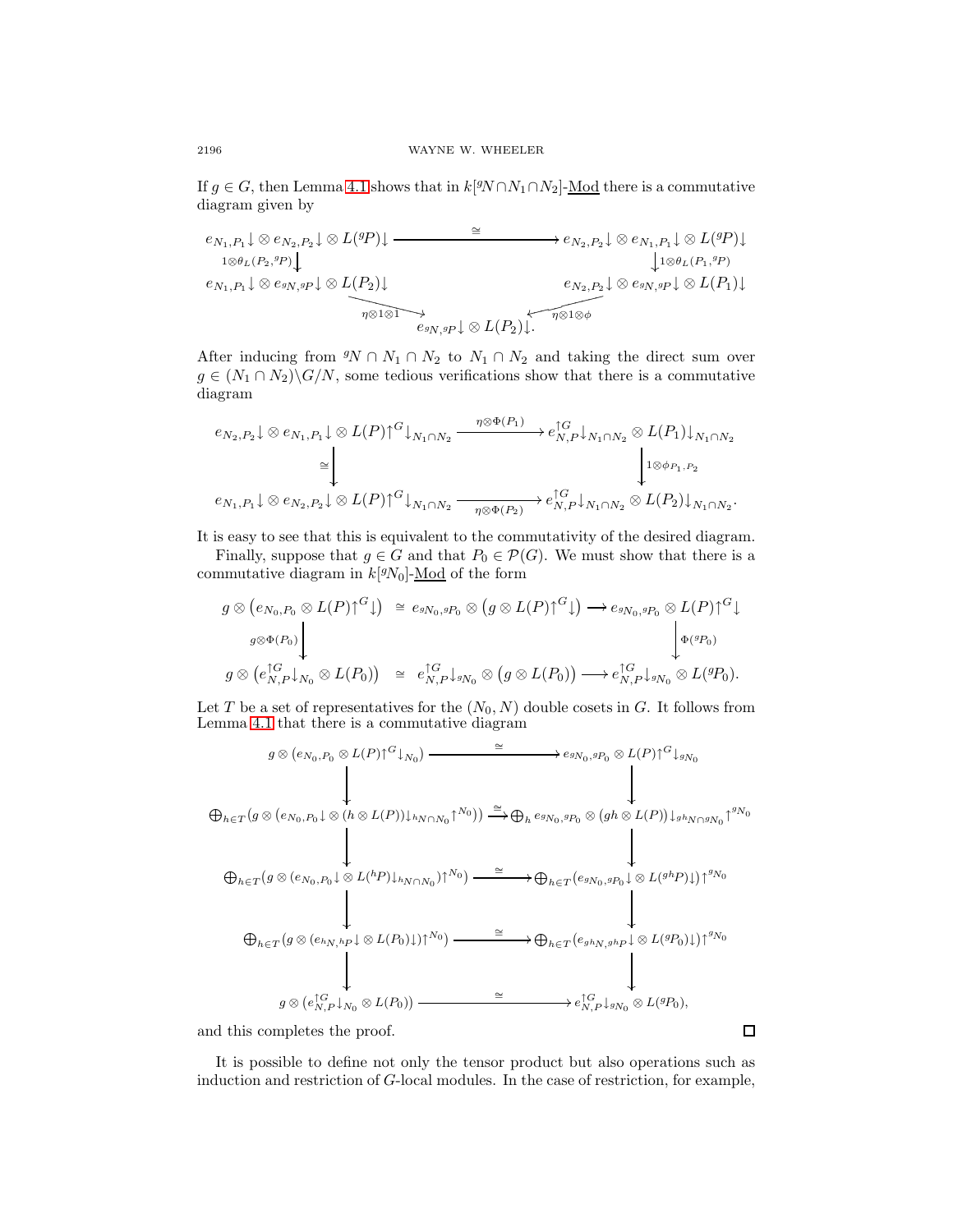let L be a G-local module, and let  $H \subseteq G$ . Define an H-local module  $L \downarrow_H$  by setting

 $L\downarrow_H(P) = L(P)\downarrow_{H\cap N}$ 

for every p-subgroup  $P \subseteq H$ . Note that  $\bar{V}_N(L(P)) \subseteq V_{N,P}$ , so

 $\bar{V}_{H\cap N}(L\downarrow_H(P)) = (\text{res}_{N,H\cap N}^*)^{-1}(\bar{V}_N(L(P))) \subseteq (\text{res}_{N,H\cap N}^*)^{-1}(V_{N,P}) = V_{H\cap N,P}.$ If  $P_1$  and  $P_2$  are p-subgroups of H with  $P_1 \subseteq P_2$ , then the map  $\phi_{P_1,P_2} : L(P_1) \downarrow_{N_1 \cap N_2}$  $\rightarrow L(P_2)\downarrow_{N_1\cap N_2}$  gives a commutative diagram

$$
L(P_1)\downarrow_{N_1\cap N_2\cap H} \xrightarrow{\phi_{P_1,P_2}\downarrow} L(P_2)\downarrow_{N_1\cap N_2\cap H}
$$
  
\n
$$
\psi_{P_1,P_2}\downarrow \qquad \qquad \downarrow
$$
  
\n
$$
e_{N_1\cap N_2,P_1}\downarrow \otimes L(P_2)\downarrow \xrightarrow{\eta \otimes 1} L(P_2)\downarrow_{N_1\cap N_2\cap H}.
$$

Moreover,  $(\text{res}_{N_1 \cap N_2, N_1 \cap N_2 \cap H}^*)^{-1}(V_{N_1 \cap N_2, P_1}) = V_{N_1 \cap N_2 \cap H, P_1}$  so that

 $e_{N_1\cap N_2,P_1}\downarrow_{N_1\cap N_2\cap H} \cong e_{N_1\cap N_2\cap H,P_1}$ .

Finally, if  $h \in H$ , then  $c_h(P) : h \otimes L(P) \to L({}^h P)$  is a stable isomorphism, so  $c_h(P) \downarrow_{hN \cap H} : h \otimes L \downarrow_H(P) \to L \downarrow_H(hP)$  is also a stable isomorphism. It is easy to check that the resulting object  $L\downarrow_H = (L\downarrow_H, \phi\downarrow_H, c\downarrow_H)$  is an H-local module. If  $\xi : L \to L'$  is a G-local homomorphism, set  $\xi \downarrow_H(P) = \xi(P) \downarrow_{N \cap H} : L(P) \downarrow_{N \cap H} \to$  $L'(P) \downarrow_{N \cap H}$  for every p-subgroup P of H. Then  $\xi \downarrow_H : L \downarrow_H \to L' \downarrow_H$  is an H-local homomorphism, so there is a restriction functor  $res_{G,H} : \mathfrak{L}(G, k) \to \mathfrak{L}(H, k)$ .

Using arguments similar to those given in the proof of Proposition [4.2,](#page-8-0) one can show that for any  $P \in \mathcal{P}(G)$  there is a natural isomorphism  $\mathfrak{F}(L(P)) \cong e_{N,P} \otimes L\downarrow_N$ in  $\mathfrak{L}(N, k)$ . It is much easier, however, to deduce the existence of this isomorphism from Theorem [5.9,](#page-17-0) so we postpone any further discussion of the restriction functor to the next section.

## 5. An equivalence of categories

The current section is devoted to showing that the canonical functor  $\mathfrak{F}:kG\text{-Mod}$  $\rightarrow \mathfrak{L}(G, k)$  is an equivalence of categories. Constructing an explicit adjoint seems to be rather difficult, so we prove that  $\mathfrak{F}$  is an equivalence by showing that it is essentially surjective, full, and faithful. As a first step toward proving faithfulness, we begin with a result showing that any G-local homomorphism is uniquely determined by its value on a Sylow p-subgroup.

<span id="page-10-0"></span>**Proposition 5.1.** Let L and L' be G-local modules, and let  $\xi : L \to L'$  be a G-local homomorphism such that  $\xi(P)=0$  for some Sylow p-subgroup P of G. Then  $\xi = 0$ .

*Proof.* Let Q be a p-subgroup of G, and let R be a Sylow p-subgroup of  $N_G(Q)$ . Then there is an element  $g \in G$  with  ${}^g R \subseteq P$ . The commutative diagram

$$
g \otimes L(Q) \xrightarrow{c_g(Q)} L({}^gQ)
$$
  

$$
g \otimes L'(Q) \xrightarrow{c'_g(Q)} L'({}^gQ)
$$
  

$$
g \otimes L'(Q) \xrightarrow{c'_g(Q)} L'({}^gQ)
$$

shows that  $\xi(Q) = 0$  if and only if  $\xi(Q) = 0$ . In order to show that  $\xi(Q) = 0$ , then, we may replace Q by  $\mathcal{Q}$  and may therefore assume that  $g = 1$  and that  $R \subseteq P$ .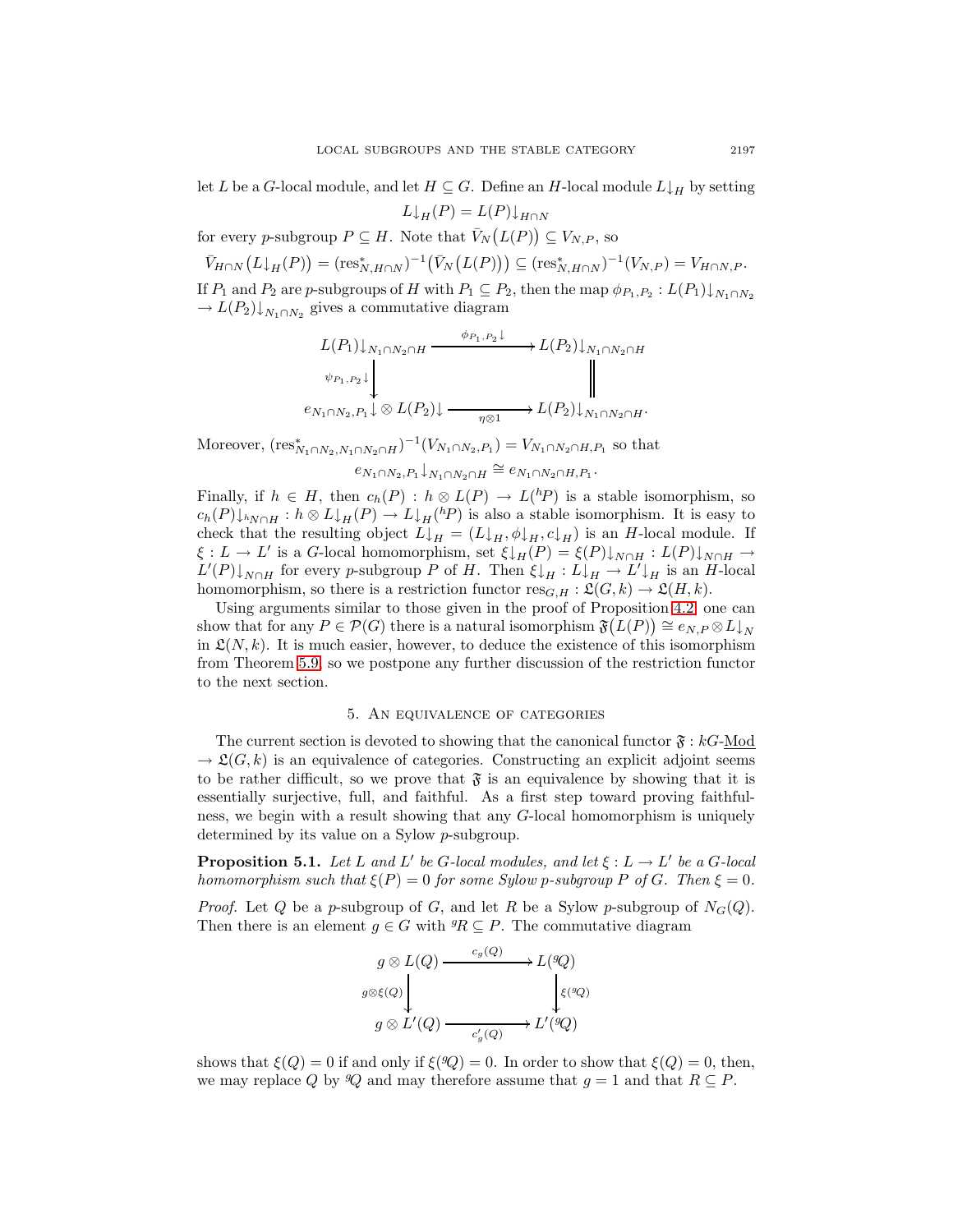The commutative diagram

$$
L(Q)\downarrow_{N_G(Q)\cap N_G(P)} \xrightarrow{\phi_{Q,P}} L(P)\downarrow_{N_G(Q)\cap N_G(P)} \downarrow_{\mathcal{E}(P)\downarrow_Q}
$$
  
\n
$$
L'(Q)\downarrow_{N_G(Q)\cap N_G(P)} \xrightarrow{\phi'_{Q,P}} L'(P)\downarrow_{N_G(Q)\cap N_G(P)} \downarrow_{\mathcal{E}(P)\downarrow_Q}
$$
  
\n
$$
e_{N_G(Q)\cap N_G(P), Q} \otimes L'(P)\downarrow \xrightarrow{\eta \otimes 1} L'(P)\downarrow_{N_G(Q)\cap N_G(P)}
$$

shows that  $(\eta \otimes 1) \circ \psi_{Q,P} \circ \xi(Q) \downarrow = 0$ . But  $\overline{V}_{N_G(Q) \cap N_G(P)}(L(Q) \downarrow) \subseteq V_{N_G(Q) \cap N_G(P),Q}$ , so the map  $(\eta \otimes 1) \circ \psi_{Q,P} \circ \xi(Q)$  factors uniquely through  $\eta \otimes 1$ , and hence  $\psi_{Q,P} \circ \xi(Q)$  $\xi(Q)\downarrow = 0$ . Because  $\psi_{Q,P}$  is a stable isomorphism, it follows that  $\xi(Q)\downarrow_{N_G(Q)\cap N_G(P)}$  $= 0$  and hence  $\xi(Q)\downarrow_R = 0$ . Thus

$$
\xi(Q) = \frac{1}{|N_G(Q) : R|} \text{Tr}_R^{N_G(Q)}(\xi(Q)\downarrow_R) = 0,
$$

 $\Box$ 

as desired.

Let P be a Sylow p-subgroup of G. Set  $N = N_G(P)$ , and let  $g \in G$ . If Q is a Sylow p-subgroup of  ${}^gN \cap N$ , then  $Q \subseteq {}^gP \cap P \subseteq {}^gN \cap N$ , and hence  $Q = {}^gP \cap P$ . It follows that the map  $\eta : e_{\text{SN} \cap N, \text{SP} \cap P} \to k$  is a stable isomorphism, and hence so are

$$
\phi_{^gP \cap P, ^gP}: L(^gP \cap P) \downarrow_{^gN \cap N} \to L(^gP) \downarrow_{^gN \cap N}
$$

and

$$
\phi_{^gP \cap P,P}: L({}^gP \cap P) \downarrow_{^gN \cap N} \to L(P) \downarrow_{^gN \cap N}.
$$

**Definition 5.2.** Let L and L' be G-local modules, let P be a Sylow p-subgroup of G, and set  $N = N_G(P)$ . Suppose that  $\gamma : L(P) \to L'(P)$  is a kN-homomorphism. We say that  $\gamma$  is *G-stable* if there is a commutative diagram in  $k[9N \cap N]$ -Mod of the form

$$
(g \otimes L(P)) \downarrow \xrightarrow{c_g(P)} L^{(g)} \downarrow L^{(g)} \downarrow \xrightarrow{f} L^{(g)} \downarrow L^{(g)} \downarrow L^{(g)} \downarrow L^{(g)} \downarrow L^{(g)} \downarrow L^{(g)} \downarrow L^{(g)} \downarrow L^{(g)} \downarrow L^{(g)} \downarrow L^{(g)} \downarrow L^{(g)} \downarrow L^{(g)} \downarrow L^{(g)} \downarrow L^{(g)} \downarrow L^{(g)} \downarrow L^{(g)} \downarrow L^{(g)} \downarrow L^{(g)} \downarrow L^{(g)} \downarrow L^{(g)} \downarrow L^{(g)} \downarrow L^{(g)} \downarrow L^{(g)} \downarrow L^{(g)} \downarrow L^{(g)} \downarrow L^{(g)} \downarrow L^{(g)} \downarrow L^{(g)} \downarrow L^{(g)} \downarrow L^{(g)} \downarrow L^{(g)} \downarrow L^{(g)} \downarrow L^{(g)} \downarrow L^{(g)} \downarrow L^{(g)} \downarrow L^{(g)} \downarrow L^{(g)} \downarrow L^{(g)} \downarrow L^{(g)} \downarrow L^{(g)} \downarrow L^{(g)} \downarrow L^{(g)} \downarrow L^{(g)} \downarrow L^{(g)} \downarrow L^{(g)} \downarrow L^{(g)} \downarrow L^{(g)} \downarrow L^{(g)} \downarrow L^{(g)} \downarrow L^{(g)} \downarrow L^{(g)} \downarrow L^{(g)} \downarrow L^{(g)} \downarrow L^{(g)} \downarrow L^{(g)} \downarrow L^{(g)} \downarrow L^{(g)} \downarrow L^{(g)} \downarrow L^{(g)} \downarrow L^{(g)} \downarrow L^{(g)} \downarrow L^{(g)} \downarrow L^{(g)} \downarrow L^{(g)} \downarrow L^{(g)} \downarrow L^{(g)} \downarrow L^{(g)} \downarrow L^{(g)} \downarrow L^{(g)} \downarrow L^{(g)} \downarrow L^{(g)} \downarrow L^{(g)} \downarrow L^{(g)} \downarrow L^{(g)} \downarrow L^{(g)} \downarrow L^{(g)} \downarrow L^{(g)} \downarrow L^{(g)} \downarrow L^{(g)} \downarrow L^{(g)} \downarrow L^{(g)} \downarrow L^{(g)} \downarrow L^{(g)} \downarrow L^{(g)} \downarrow L^{(g)} \downarrow L^{(g)} \downarrow L^{(g)} \downarrow L^{(g)} \downarrow L^{(g)} \downarrow L^{(g)} \down
$$

for all  $q \in G$ .

The following result is easy to verify, and the proof is left to the reader.

<span id="page-11-0"></span>**Proposition 5.3.** Let L and L' be G-local modules, let P be a Sylow p-subgroup of G, and set  $N = N_G(P)$ . Suppose that  $\gamma : L(P) \to L'(P)$  is a kN-homomorphism. If there is a G-local homomorphism  $\xi : L \to L'$  with  $\xi(P) = \gamma$ , then  $\gamma$  is G-stable.

Let  $L$  and  $L'$  be G-local modules, and let  $P$  be a Sylow p-subgroup of  $G$ . Set  $N = N<sub>G</sub>(P)$ . We will define a homomorphism

$$
T = T_P^{L,L'} : \underline{\text{Hom}}_{kN}(L(P), L'(P)) \to \text{Hom}_{\mathfrak{L}(G,k)}(L, L').
$$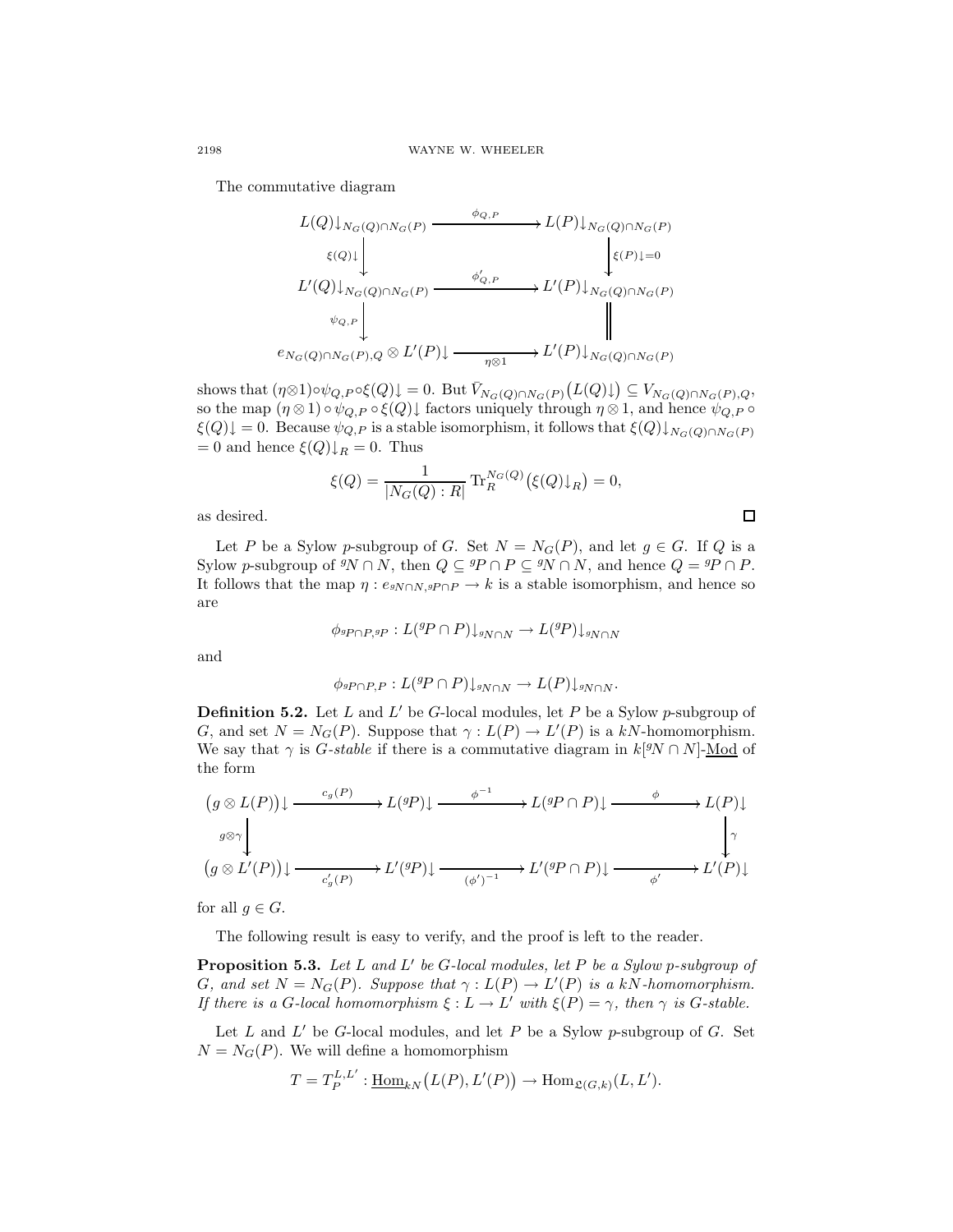Because P is a Sylow p-subgroup of G, we have  $e_{N,P} \cong k_N$ . The maps  $\iota : k_G \to k_N^{\uparrow G}$ and  $\varepsilon : k_N^{1G} \to k_G$  given by  $\iota(x) = \sum_{g \in G/N} g \otimes x$  and  $\varepsilon(\sum_{g \in G/N} g \otimes x_g) = \sum_g x_g$ satisfy  $\varepsilon \iota = 1_k$  because  $|G : N| \equiv 1 \pmod{p}$ . If  $\gamma : L(P) \to L'(P)$  is a kNhomomorphism, let  $T\gamma : L \to L'$  be the G-local homomorphism given by the composition

$$
L \xrightarrow{\iota \otimes 1} k_N^{\uparrow G} \otimes L \cong e_{N,P}^{\uparrow G} \otimes L \cong \mathfrak{F}\big(L(P)\uparrow^G\big) \xrightarrow{\mathfrak{F}(\gamma \uparrow^G)} \mathfrak{F}\big(L'(P)\uparrow^G\big) \cong e_{N,P}^{\uparrow G} \otimes L' \cong k_N^{\uparrow G} \otimes L' \xrightarrow{\varepsilon \otimes 1} L'.
$$

<span id="page-12-0"></span>**Proposition 5.4.** Let L and L' be G-local modules, and let P be a Sylow p-subgroup of G. Set  $N = N_G(P)$ , and let  $\gamma : L(P) \to L'(P)$  be a kN-homomorphism.

- (1) If  $\gamma$  is G-stable, then  $T\gamma : L \to L'$  is a G-local homomorphism with  $(T\gamma)(P) =$  $\gamma$ .
- (2) If  $L = \mathfrak{F}M$  and  $L' = \mathfrak{F}M'$  for some kG-modules M and M', then  $T\gamma =$  $\mathfrak{F}(\text{Tr}^G_N\,\gamma).$

*Proof.* To compute  $(T\gamma)(P)$ , we begin by observing that the definition of the isomorphism in Proposition [4.2](#page-8-0) shows that the composition of the isomorphisms

$$
L(P)\uparrow^{G}\downarrow_{N} \cong e_{N,P} \otimes L(P)\uparrow^{G}\downarrow_{N} = \mathfrak{F}\big(L(P)\uparrow^{G}\big)(P)
$$

$$
\cong e_{N,P}^{\uparrow G}\downarrow_{N} \otimes L(P) \cong k_{N}^{\uparrow G}\downarrow_{N} \otimes L(P)
$$

is given by

$$
L(P)\uparrow^{G}\downarrow_{N} \cong \bigoplus_{g\in N\backslash G/N} (g\otimes L(P))\downarrow_{gN\cap N}\uparrow^{N}
$$

$$
\cong \bigoplus_{g} L(^{g}P)\downarrow_{gN\cap N}\uparrow^{N}
$$

$$
\cong \bigoplus_{g} L(^{g}P\cap P)\downarrow_{gN\cap N}\uparrow^{N}
$$

$$
\cong \bigoplus_{g} L(P)\downarrow_{gN\cap N}\uparrow^{N}
$$

$$
\cong \bigoplus_{g} k_{gN\cap N}^{\uparrow G} \otimes L(P)
$$

$$
\cong k_{N}^{\uparrow G}\downarrow_{N} \otimes L(P).
$$

If  $\gamma$  is G-stable, then there is a commutative diagram

$$
L(P) \cong k \otimes L(P) \xrightarrow{\iota \otimes 1} k_N^{\uparrow G} \downarrow_N \otimes L(P) \cong L(P) \uparrow^G \downarrow_N
$$
  
\n
$$
\uparrow \qquad \qquad \downarrow \qquad \downarrow \qquad \downarrow \qquad \downarrow \qquad \downarrow \qquad \downarrow \qquad \downarrow \qquad \downarrow \qquad \downarrow \qquad \downarrow \qquad \downarrow \qquad \downarrow \qquad \downarrow \qquad \downarrow \qquad \downarrow \qquad \downarrow \qquad \downarrow \qquad \downarrow \qquad \downarrow \qquad \downarrow \qquad \downarrow \qquad \downarrow \qquad \downarrow \qquad \downarrow \qquad \downarrow \qquad \downarrow \qquad \downarrow \qquad \downarrow \qquad \downarrow \qquad \downarrow \qquad \downarrow \qquad \downarrow \qquad \downarrow \qquad \downarrow \qquad \downarrow \qquad \downarrow \qquad \downarrow \qquad \downarrow \qquad \downarrow \qquad \downarrow \qquad \downarrow \qquad \downarrow \qquad \downarrow \qquad \downarrow \qquad \downarrow \qquad \downarrow \qquad \downarrow \qquad \downarrow \qquad \downarrow \qquad \downarrow \qquad \downarrow \qquad \downarrow \qquad \downarrow \qquad \downarrow \qquad \downarrow \qquad \downarrow \qquad \downarrow \qquad \downarrow \qquad \downarrow \qquad \downarrow \qquad \downarrow \qquad \downarrow \qquad \downarrow \qquad \downarrow \qquad \downarrow \qquad \downarrow \qquad \downarrow \qquad \downarrow \qquad \downarrow \qquad \downarrow \qquad \downarrow \qquad \downarrow \qquad \downarrow \qquad \downarrow \qquad \downarrow \qquad \downarrow \qquad \downarrow \qquad \downarrow \qquad \downarrow \qquad \downarrow \qquad \downarrow \qquad \downarrow \qquad \downarrow \qquad \downarrow \qquad \downarrow \qquad \downarrow \qquad \downarrow \qquad \downarrow \qquad \downarrow \qquad \downarrow \qquad \downarrow \qquad \downarrow \qquad \downarrow \qquad \downarrow \qquad \downarrow \qquad \downarrow \qquad \downarrow \qquad \downarrow \qquad \downarrow \qquad \downarrow \qquad \downarrow \qquad \downarrow \qquad \downarrow \qquad \downarrow \qquad \downarrow \qquad \downarrow \qquad \downarrow \qquad \downarrow \qquad \downarrow \qquad \downarrow \qquad \downarrow \qquad \downarrow \qquad \downarrow \qquad \downarrow
$$

Hence  $(T\gamma)(P) = \gamma$ , and (1) holds.

Now suppose that  $L = \mathfrak{F}M$  and  $L' = \mathfrak{F}M'$ . Identifying  $e_{N,P}$  with  $k_N$ , we may assume that  $L(P) = M\downarrow_N$  and  $L'(P) = M'\downarrow_N$ . Then the isomorphism

$$
k_N^{\uparrow G}\downarrow_N \otimes L(P) = k_N^{\uparrow G}\downarrow_N \otimes M\downarrow_N \cong M\downarrow_N \uparrow^G\downarrow_N = L(P)\uparrow^G\downarrow_N
$$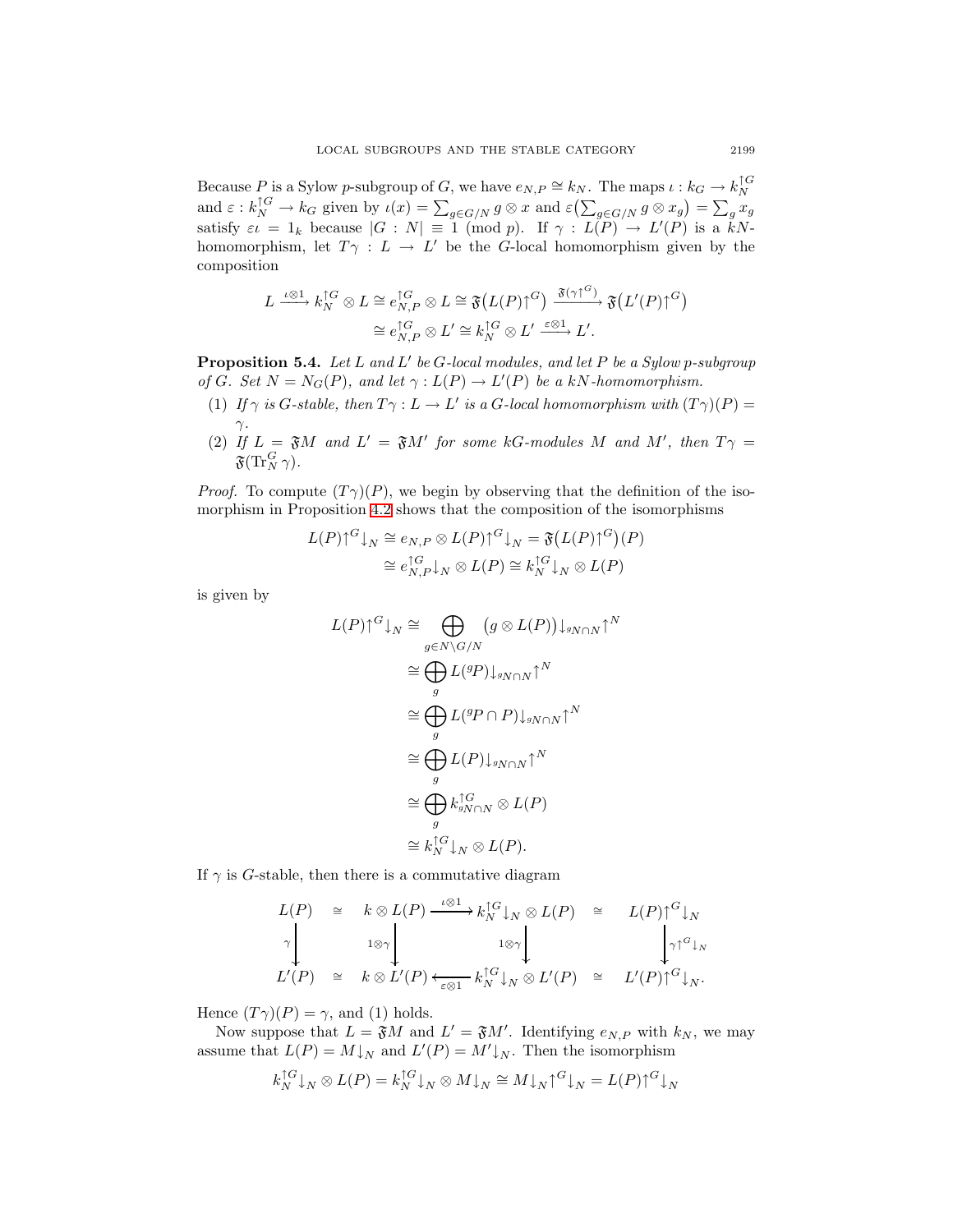is given by  $(g \otimes 1) \otimes m \mapsto g \otimes g^{-1}m$ , and similarly for L' instead of L. It follows that the composition

$$
M \downarrow_N \xrightarrow{\iota \otimes 1} k_N^{\uparrow G} \downarrow_N \otimes M \downarrow_N \cong M \downarrow_N \uparrow^G \downarrow_N
$$

$$
\xrightarrow{\gamma \uparrow^G \downarrow_N} M' \downarrow_N \uparrow^G \downarrow_N \cong k_N^{\uparrow G} \downarrow_N \otimes M' \downarrow_N \xrightarrow{\varepsilon \otimes 1} M' \downarrow_N
$$

is equal to  $\operatorname{Tr}^G_N \gamma$ . Thus  $T\gamma$ :  $\mathfrak{F}M \to \mathfrak{F}M'$  and  $\mathfrak{F}(\operatorname{Tr}^G_N \gamma)$ :  $\mathfrak{F}M \to \mathfrak{F}M'$  are G-local homomorphisms with  $(T\gamma)(P) = \mathfrak{F}(T_N^G \gamma)(P)$ . Proposition [5.1](#page-10-0) now implies that  $T\gamma = \mathfrak{F}(\text{Tr}_N^G \gamma)$ , as desired.  $\Box$ 

<span id="page-13-2"></span>**Corollary 5.5.** The functor  $\mathfrak{F}: kG-\underline{Mod} \to \mathfrak{L}(G,k)$  is full.

*Proof.* Let M and M' be kG-modules, and let  $\xi : \mathfrak{F}M \to \mathfrak{F}M'$  be a G-local homomorphism. Let P be a Sylow p-subgroup of G, and set  $N = N<sub>G</sub>(P)$ . Then  $\xi(P)$  is G-stable, so  $T\xi(P)$ :  $\mathfrak{F}M \to \mathfrak{F}M'$  satisfies  $(T\xi(P))(P) = \xi(P)$ . Hence  $\xi = T\xi(P) = \mathfrak{F}(\text{Tr}_N^G \xi(P)),$  and  $\mathfrak{F}$  is full. 口

<span id="page-13-1"></span>As another consequence of Proposition [5.4,](#page-12-0) we present a result that strengthens the statement of Proposition [3.1.](#page-6-0)

**Corollary 5.6.** Let  $\xi : L \to L'$  be a G-local homomorphism, and let P be a Sylow p-subgroup of G. Then  $\xi$  is an isomorphism if and only if  $\xi(P)$  is an isomorphism.

*Proof.* It is clear that if  $\xi$  is an isomorphism, then  $\xi(P)$  is an isomorphism. To prove the converse, suppose that  $\xi(P)$  is an isomorphism. Because  $\xi(P)$  is G-stable, the map  $\xi(P)^{-1}: L'(P) \to L(P)$  is also G-stable. By Proposition [5.4](#page-12-0) there is a G-local homomorphism  $\xi' : L' \to L$  with  $\xi'(P) = \xi(P)^{-1}$ . Then  $(\xi'\xi)(P) = 1_{L(P)}$  and  $(\xi \xi')(P) = 1_{L'(P)}$ , so  $\xi' \xi = 1_L$  and  $\xi \xi' = 1_{L'}$  by Proposition [5.1.](#page-10-0) Thus  $\xi$  is an isomorphism. 口

<span id="page-13-0"></span>The following technical lemma is needed to show that the functor  $\mathfrak{F}$  is essentially surjective.

**Lemma 5.7.** Let  $\xi_1: L_1 \to L'_1$  and  $\xi_2: L_2 \to L'_2$  be G-local homomorphisms, and let P be a Sylow p-subgroup of G. Set  $N = N_G(P)$ . Suppose that  $\gamma : L_1(P) \to$  $L_2(P)$  and  $\gamma' : L'_1(P) \to L'_2(P)$  are kN-homomorphisms such that there is a commutative diagram



Then  $(T\gamma') \circ \xi_1 = \xi_2 \circ (T\gamma)$ .

Proof. The result follows immediately from the commutativity of the diagram

$$
L_1 \xrightarrow{\iota \otimes 1} k_N^{\uparrow G} \otimes L_1 \cong \mathfrak{F}(L_1(P)\uparrow^G) \xrightarrow{\mathfrak{F}(\gamma \uparrow^G)} \mathfrak{F}(L_2(P)\uparrow^G) \cong k_N^{\uparrow G} \otimes L_2 \xrightarrow{\varepsilon \otimes 1} L_2
$$
  
\n
$$
\xi_1 \downarrow \qquad \qquad \xi_2 \downarrow \qquad \qquad \xi_3 \left( \xi_1(P)\uparrow^G \right) \downarrow \qquad \qquad \xi_4 \downarrow \qquad \qquad \xi_5 \left( \xi_2(P)\uparrow^G \right) \downarrow \qquad \qquad \xi_6 \downarrow \qquad \qquad \xi_7 \downarrow \qquad \qquad \xi_8 \downarrow \qquad \qquad \xi_9 \downarrow \qquad \qquad \xi_9 \downarrow \qquad \qquad \xi_1 \downarrow \qquad \qquad \xi_2 \downarrow \qquad \qquad \xi_3 \downarrow \qquad \qquad \xi_4 \downarrow \qquad \qquad \xi_5 \downarrow \qquad \qquad \xi_6 \downarrow \qquad \qquad \xi_7 \downarrow \qquad \qquad \xi_8 \downarrow \qquad \qquad \xi_9 \downarrow \qquad \qquad \xi_9 \downarrow \qquad \qquad \xi_1 \downarrow \qquad \qquad \xi_2 \downarrow \qquad \qquad \xi_3 \downarrow \qquad \qquad \xi_4 \downarrow \qquad \qquad \xi_5 \downarrow \qquad \qquad \xi_7 \downarrow \qquad \qquad \xi_8 \downarrow \qquad \qquad \xi_9 \downarrow \qquad \qquad \xi_9 \downarrow \qquad \qquad \xi_9 \downarrow \qquad \qquad \xi_1 \downarrow \qquad \qquad \xi_1 \downarrow \qquad \qquad \xi_2 \downarrow \qquad \qquad \xi_3 \downarrow \qquad \qquad \xi_1 \downarrow \qquad \qquad \xi_2 \downarrow \qquad \qquad \xi_3 \downarrow \qquad \qquad \xi_3 \downarrow \qquad \qquad \xi_4 \downarrow \qquad \qquad \xi_5 \downarrow \qquad \qquad \xi_7 \downarrow \qquad \qquad \xi_8 \downarrow \qquad \qquad \xi_9 \downarrow \qquad \qquad \xi_9 \downarrow \qquad \qquad \xi_1 \downarrow \qquad \qquad \xi_1 \downarrow \qquad \qquad \
$$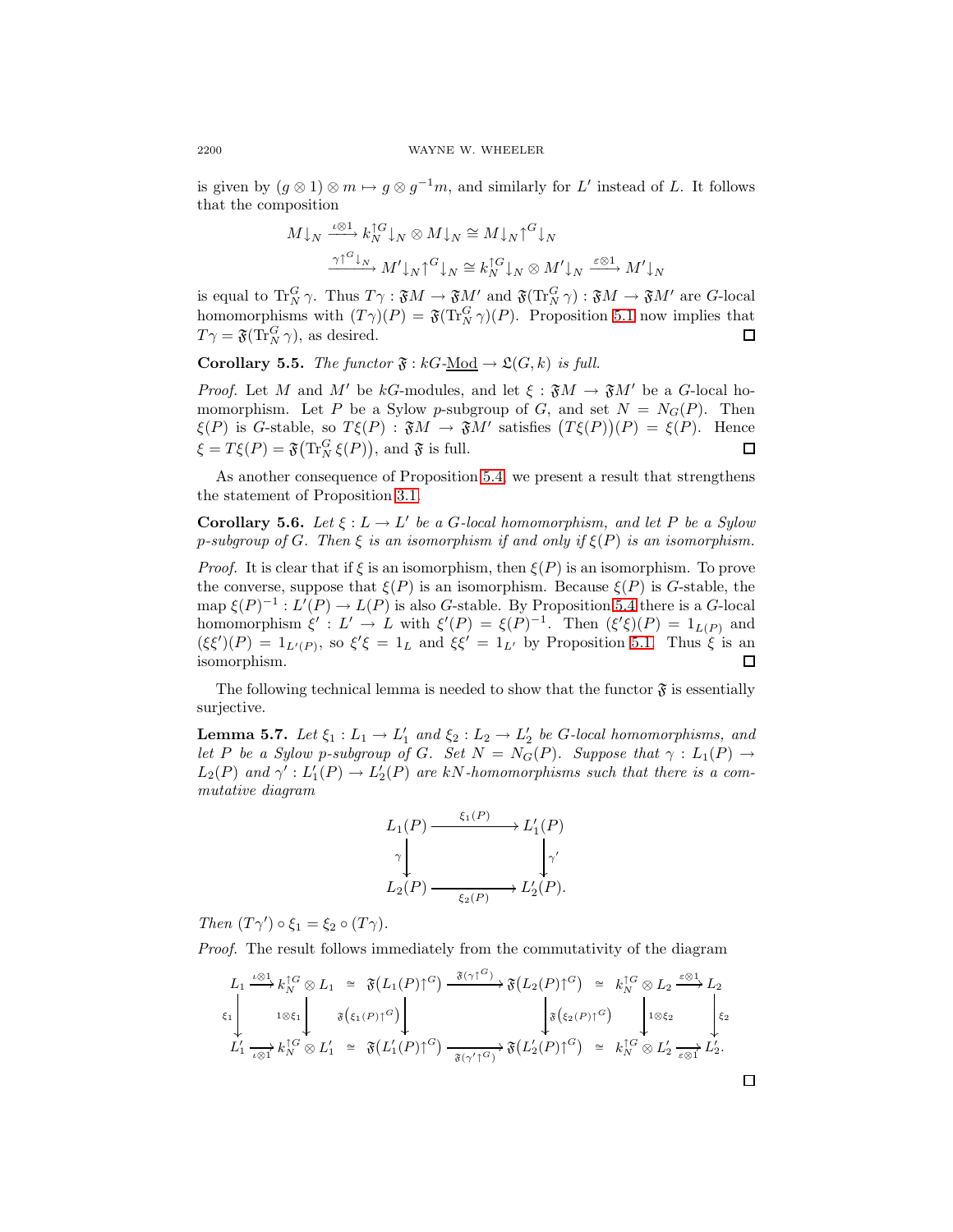Let r denote the p-rank of G, and suppose that s is an integer with  $0 \leq s \leq r$ . Let  $kG\text{-Mod}(s)$  denote the full subcategory of  $kG\text{-Mod}$  consisting of all modules M with  $e_s \otimes M \cong M$ , and let  $\mathfrak{L}_s(G,k)$  be the full subcategory of  $\mathfrak{L}(G,k)$  consisting of all objects L such that  $e_s \otimes L \cong L$ . It is easy to check that if M is any kGmodule, then M is in  $k\text{-Mod}(s)$  if and only if  $\mathfrak{F}M$  is in  $\mathfrak{L}_s(G, k)$ . In particular, the restriction of  $\mathfrak F$  to  $kG\text{-Mod}(s)$  defines a functor  $\mathfrak F_s : kG\text{-Mod}(s) \to \mathfrak L_s(G, k)$ .

<span id="page-14-0"></span>**Lemma 5.8.** Let  $0 \leq s \leq r-1$ , and assume that the functor  $\mathfrak{F}_s : kG\text{-Mod}(s) \to$  $\mathfrak{L}_{s}(G, k)$  is essentially surjective. Then  $\mathfrak{F}_{s+1}$  is also essentially surjective.

*Proof.* Let L be an object of  $\mathfrak{L}_{s+1}(G, k)$ . Then  $e_s \otimes L$  is an object of  $\mathfrak{L}_s(G, k)$ , so there is a module M in  $kG\text{-Mod}(s)$  such that  $\mathfrak{F}M \cong e_s \otimes L$ . Let  $\xi : \mathfrak{F}M \to L$ denote the composition

$$
\mathfrak{F} M \cong e_s \otimes L \xrightarrow{\eta \otimes 1} L.
$$

Then  $1 \otimes \xi : e_s \otimes \mathfrak{F}M \to e_s \otimes L$  is an isomorphism.

Let  $E_1,\ldots,E_n$  be representatives for the conjugacy classes of elementary abelian p-subgroups of rank  $s + 1$  in G. Fix i with  $1 \leq i \leq n$ , and consider the map  $\beta_{E_i} = \beta_s \otimes 1$  occurring in the triangle

$$
e_s\downarrow_{N_i} \otimes L(E_i) \longrightarrow L(E_i) \longrightarrow f_s\downarrow_{N_i} \otimes L(E_i) \longrightarrow \frac{\beta_s \otimes 1}{\beta_s \otimes 1} \longrightarrow \Omega^{-1}k \otimes e_s\downarrow_{N_i} \otimes L(E_i).
$$

Using the isomorphisms

$$
\underline{\operatorname{Hom}}_{kN_i}\big(f_s\downarrow_{N_i}\otimes L(E_i),\Omega^{-1}k\otimes e_s\downarrow_{N_i}\otimes L(E_i)\big) \cong \underline{\operatorname{Hom}}_{kN_i}\big(f_s\downarrow_{N_i}\otimes L(E_i),\Omega^{-1}k\otimes (\mathfrak{F}M)(E_i)\big) \n= \underline{\operatorname{Hom}}_{kN_i}\big(f_s\downarrow\otimes L(E_i),\Omega^{-1}k\otimes e_{N_i,E_i}\otimes M\downarrow\big) \cong \underline{\operatorname{Hom}}_{kN_i}\big(f_s\downarrow_{N_i}\otimes L(E_i),\Omega^{-1}k\otimes M\downarrow_{N_i}\big) \cong \underline{\operatorname{Hom}}_{kG}\big(f_s\otimes L(E_i)\big)^G,\Omega^{-1}k\otimes M\big),
$$

we obtain a map  $\beta'_{E_i} : f_s \otimes L(E_i) \uparrow^G \to \Omega^{-1} k \otimes M$  corresponding to  $\beta_{E_i}$ . Set  $M_{s+1} = \bigoplus_{i=1}^{n} L(E_i) \cap G$ . Taking the direct sum of the maps  $\beta'_{E_i}$  for  $1 \leq i \leq n$  gives a map  $\beta: f_s \otimes M_{s+1} \to \Omega^{-1} k \otimes M$ . Let  $M'$  be the kG-module defined by the triangle

$$
M \xrightarrow{\mu} M' \xrightarrow{\mu} f_s \otimes M_{s+1} \xrightarrow{\beta} \Omega^{-1} k \otimes M.
$$

Then  $\bar{V}_G(M') \subseteq \bar{V}_G(M) \cup \bar{V}_G(f_s \otimes M_{s+1}) \subseteq V_{s+1}$ , so M' is an object of  $kG$ -Mod(s + 1). We will show that  $\mathfrak{F}M' \cong L$ .

Observe that for  $1 \leq i \leq n$  the map  $\beta'_{E_i} : f_s \otimes L(E_i) \uparrow^G \to \Omega^{-1} k \otimes M$  factors as

$$
f_s \otimes L(E_i) \uparrow^{G} \xrightarrow{\beta_s \otimes 1} \Omega^{-1} k \otimes e_s \otimes L(E_i) \uparrow^{G} \cong \Omega^{-1} k \otimes (e_s \downarrow_{N_i} \otimes L(E_i)) \uparrow^{G}
$$
  

$$
\cong \Omega^{-1} k \otimes (e_{N_i, E_i} \otimes M \downarrow_{N_i}) \uparrow^{G} \cong \Omega^{-1} k \otimes e_{N_i, E_i}^{\uparrow G} \otimes M \xrightarrow{1 \otimes \varepsilon_{N_i} \uparrow^{G} \otimes 1} \Omega^{-1} k \otimes M.
$$

Let P be a Sylow p-subgroup of G, and set  $N = N_G(P)$ . Then the map  $(\mathfrak{F}\beta'_{E_i})(P)$ in  $kN$ -Mod is given by the composition

$$
e_{N,P} \otimes f_s \downarrow_N \otimes L(E_i) \uparrow^G \downarrow_N \to e_{N,P} \otimes \Omega^{-1} k \otimes e_{N_i,E_i}^{\uparrow G} \downarrow \otimes M \downarrow
$$

$$
\xrightarrow{\mathbf{1} \otimes \mathbf{1} \otimes \varepsilon \eta_i \uparrow^G \otimes \mathbf{1}} e_{N,P} \otimes \Omega^{-1} k \otimes M \downarrow_N.
$$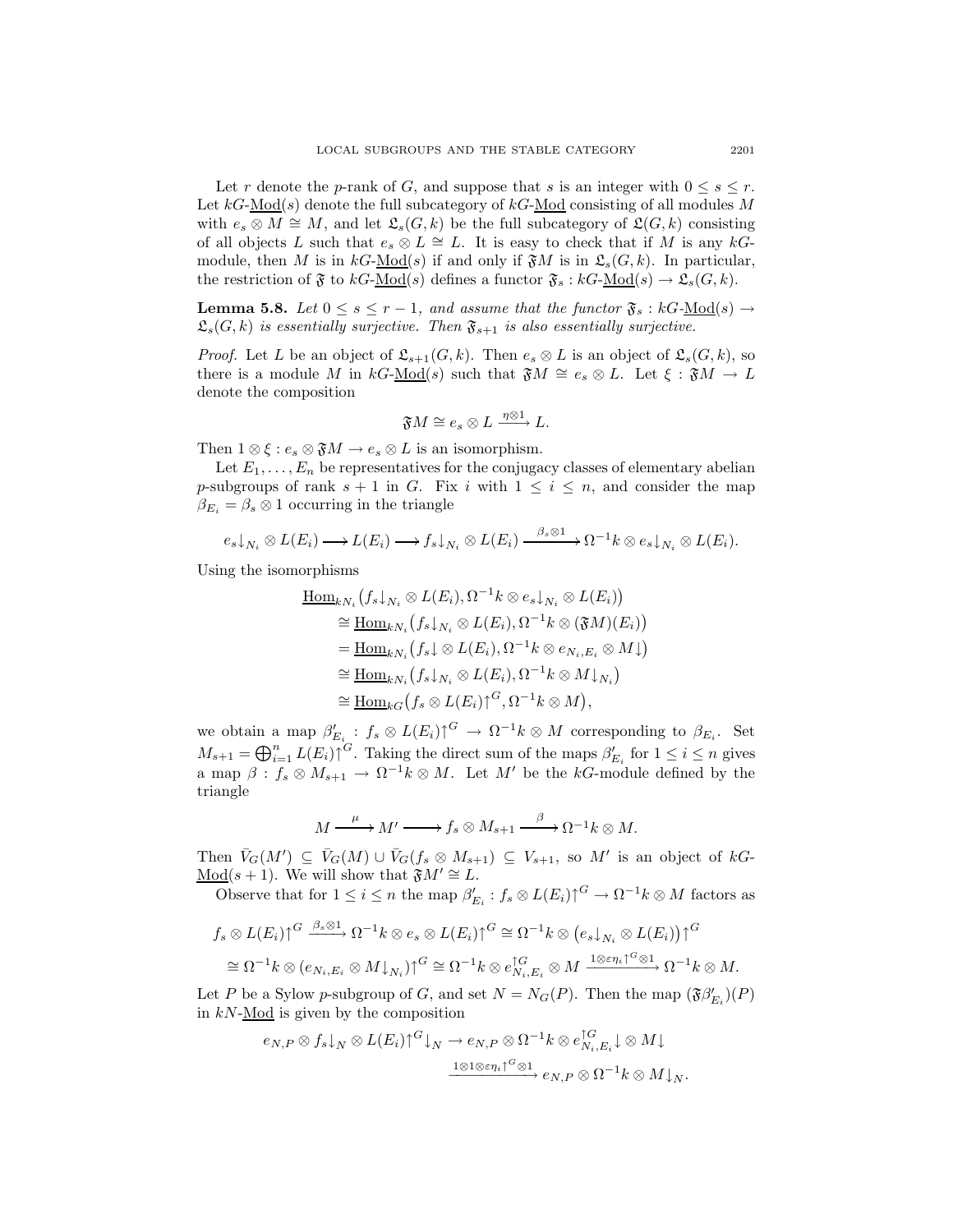After a permutation of the tensor factors, the first map in this composition is just the composition around the diagram

$$
f_{s}|_{N} \otimes e_{N,P} \otimes L(E_{i}) \uparrow^{G}|_{N} \cong f_{s}|_{N} \otimes e_{N_{i},E_{i}}^{\uparrow G}|_{N} \otimes L(P)
$$
\n
$$
\Omega^{-1}k \otimes e_{s}|_{N} \otimes e_{N,P} \otimes L(E_{i}) \uparrow^{G}|_{N} \cong \Omega^{-1}k \otimes e_{s}|_{N} \otimes e_{N_{i},E_{i}}^{\uparrow G}|_{N} \otimes L(P)
$$
\n
$$
\Omega^{-1}k \otimes e_{s}|_{N} \otimes e_{N,P} \otimes (e_{N_{i},E_{i}} \otimes M|_{N_{i}}) \uparrow^{G}|_{N} \cong \Omega^{-1}k \otimes e_{s}|_{N} \otimes e_{N_{i},E_{i}}^{\uparrow G}|_{N} \otimes e_{N,P} \otimes M|_{N}
$$
\n
$$
\Omega^{-1}k \otimes e_{N,P} \otimes (e_{N_{i},E_{i}} \otimes M|_{N_{i}}) \uparrow^{G}|_{N} \cong \Omega^{-1}k \otimes e_{s}|_{N} \otimes e_{N_{i},E_{i}}^{\uparrow G}|_{N} \otimes e_{N,P} \otimes M|_{N}
$$
\n
$$
\Omega^{-1}k \otimes e_{N,P} \otimes (e_{N_{i},E_{i}} \otimes M|_{N_{i}}) \uparrow^{G}|_{N} \cong \Omega^{-1}k \otimes e_{N_{i},E_{i}}^{\uparrow G}|_{N} \otimes e_{N,P} \otimes M|_{N},
$$

in which the middle square commutes by Proposition [4.2.](#page-8-0) It follows, therefore, that the triangle in which the third map is

$$
e_{N,P} \otimes f_s \mathord{\downarrow_N} \otimes M_{s+1} \mathord{\downarrow_N} \xrightarrow{1 \otimes \beta} e_{N,P} \otimes \Omega^{-1} k \otimes M \mathord{\downarrow_N} \cong \Omega^{-1} k \otimes e_{N,P} \otimes M \mathord{\downarrow_N}
$$

is isomorphic to the triangle in which the third map is given by the composition

$$
f_s \downarrow_N \otimes (\bigoplus_{i=1}^n e_{N_i, E_i}^{\uparrow G} \downarrow_N) \otimes L(P) \xrightarrow{\beta_s \otimes 1 \otimes 1} \Omega^{-1} k \otimes e_s \downarrow_N \otimes (\bigoplus_{i=1}^n e_{N_i, E_i}^{\uparrow G} \downarrow_N) \otimes L(P)
$$

$$
\xrightarrow{\left(1 \otimes 1 \otimes 1 \otimes \xi(P)\right)^{-1}} \Omega^{-1} k \otimes e_s \downarrow_N \otimes (\bigoplus_{i=1}^n e_{N_i, E_i}^{\uparrow G} \downarrow_N) \otimes e_{N, P} \otimes M \downarrow_N
$$

$$
\xrightarrow{\mathbf{1} \otimes 1 \otimes (\bigoplus \varepsilon \eta_i \uparrow \downarrow) \otimes \mathbf{1} \otimes \mathbf{1}} \Omega^{-1} k \otimes e_s \downarrow_N \otimes e_{N, P} \otimes M \downarrow_N.
$$

Let us call this composition  $\tilde{\beta}$ . For  $1 \leq i \leq n$  let  $\alpha_i : e_{N_i,E_i}^{\uparrow G} \to e_{s+1}$  be the map defined in Proposition [2.7,](#page-4-0) and let  $\alpha: \bigoplus_{i=1}^n e_{N_i,E_i}^{\uparrow G} \to e_{s+1}$  be the direct sum of the  $\alpha_i$ . Then  $\eta \alpha = \bigoplus_{i=1}^n \epsilon \eta_i \gamma^G$ , and one can check that there is a commutative diagram

$$
f_s \downarrow_N \otimes (\bigoplus_{i=1}^n e_{N_i, E_i}^{\uparrow G} \downarrow_N) \otimes L(P) \xrightarrow{\tilde{\beta}} \Omega^{-1} k \otimes e_s \downarrow_N \otimes e_{N, P} \otimes M \downarrow_N
$$
  

$$
1 \otimes \alpha \otimes 1
$$
  

$$
f_s \downarrow_N \otimes e_{s+1} \downarrow_N \otimes L(P) \xrightarrow{\tilde{\beta}} \beta_s \otimes \eta \otimes 1} \Omega^{-1} k \otimes e_s \downarrow_N \otimes L(P).
$$

Now  $1 \otimes \alpha$  :  $f_s \otimes (\bigoplus_{i=1}^n e_{N_i, E_i}^{\uparrow G}) \to f_s \otimes e_{s+1}$  is a stable isomorphism by Proposi-tion [2.7,](#page-4-0) and  $1 \otimes \xi(P) : e_s \downarrow_N \otimes e_{N,P} \otimes M \downarrow_N \to e_s \downarrow_N \otimes L(P)$  is also an isomorphism.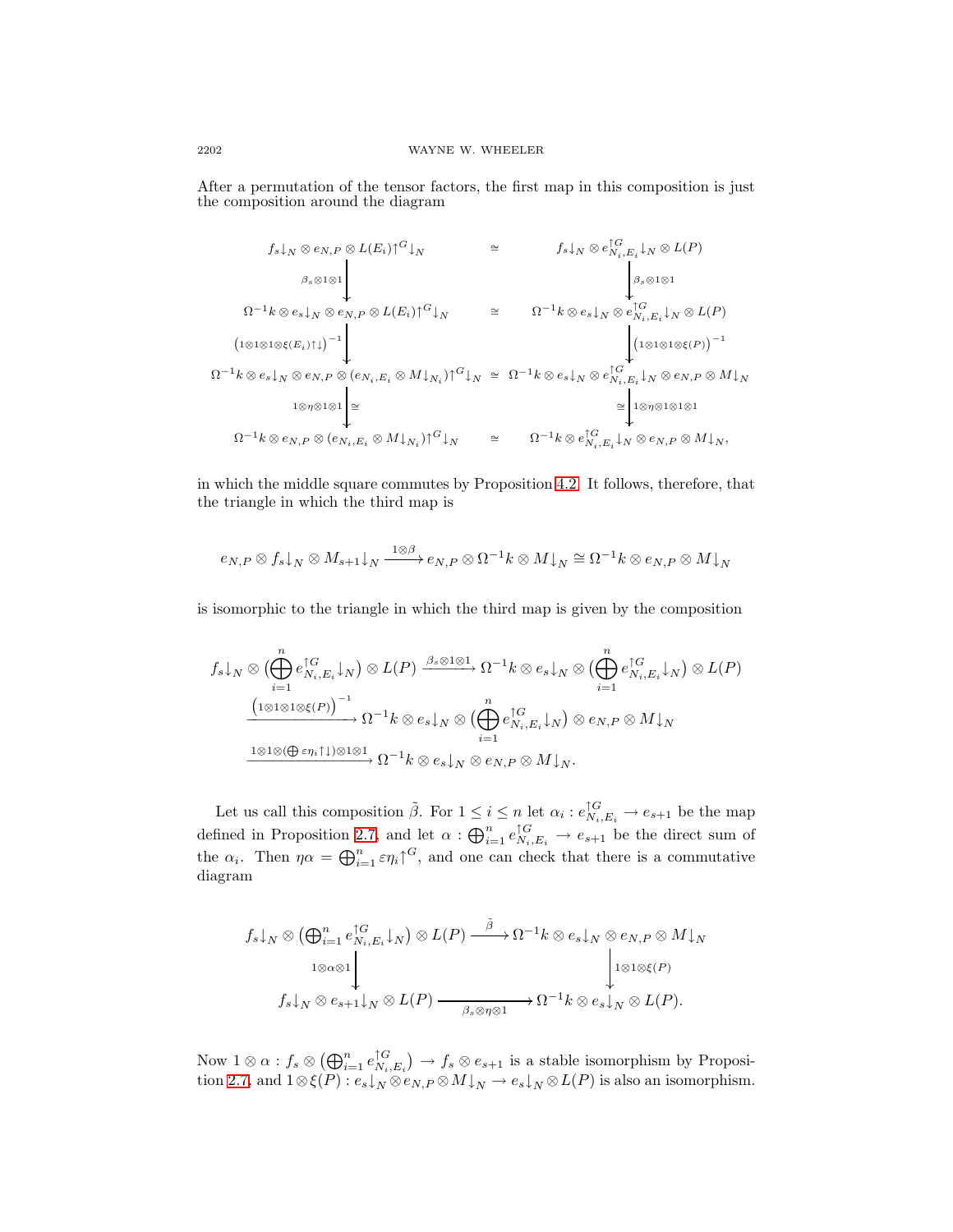It follows that there are isomorphisms of triangles

$$
e_{N,P} \otimes M \downarrow \xrightarrow{\mathbf{1} \otimes \mu} e_{N,P} \otimes M' \downarrow \xrightarrow{\mathbf{1} \otimes \mu} f_s \downarrow \otimes e_{N,P} \otimes M_{s+1} \downarrow \xrightarrow{\mathbf{1} \otimes \mu} \Omega^{-1} k \otimes e_{N,P} \otimes M \downarrow
$$
\n
$$
\cong \begin{pmatrix} \eta \otimes \mathbf{1} \otimes \mathbf{1} \end{pmatrix}^{-1} \qquad \qquad \qquad \mathbf{1} \otimes \mu
$$
\n
$$
e_s \downarrow \otimes e_{N,P} \otimes M \downarrow \xrightarrow{\eta \otimes \mathbf{1} \otimes \mu} e_{N,P} \otimes M' \downarrow \xrightarrow{\mathbf{1} \otimes \mu} f_s \downarrow \otimes (\bigoplus_i e_{N_i,E_i}^{\uparrow G} \downarrow) \otimes L(P) \xrightarrow{\tilde{\beta}} \Omega^{-1} k \otimes e_s \downarrow \otimes e_{N,P} \otimes M \downarrow
$$
\n
$$
e_s \downarrow \otimes L(P) \xrightarrow{\eta \otimes \mathbf{1}} L(P) \xrightarrow{\mathbf{1} \otimes \mu} f_s \downarrow \otimes e_{s+1} \downarrow \otimes L(P) \xrightarrow{\mathbf{1} \otimes \mu} \Omega^{-1} k \otimes e_s \downarrow \otimes L(P)
$$

for some  $\zeta: e_{N,P} \otimes M' \downarrow_N \to L(P)$ .

The first and last triangles in this commutative diagram correspond to G-local homomorphisms

$$
\mathfrak{F}M \xrightarrow{\mathfrak{F}\mu} \mathfrak{F}M' \longrightarrow f_s \otimes \mathfrak{F}M_{s+1} \longrightarrow \Omega^{-1}k \otimes \mathfrak{F}M
$$

and

$$
e_s \otimes L \xrightarrow{\eta \otimes 1} L \longrightarrow f_s \otimes e_{s+1} \otimes L \longrightarrow \Omega^{-1} k \otimes e_s \otimes L.
$$

Because there are G-local homomorphisms

$$
\mathfrak{F}M \xrightarrow{(\eta\otimes 1)^{-1}} e_s \otimes \mathfrak{F}M \xrightarrow{1\otimes \xi} e_s \otimes L
$$

and

$$
f_s \otimes \mathfrak{F} M_{s+1} \cong f_s \otimes \bigoplus_{i=1}^n \mathfrak{F} (L(E_i) \cap G) \cong f_s \otimes \bigoplus_{i=1}^n e_{N_i, E_i}^{\cap G} \big) \otimes L
$$
  

$$
\xrightarrow{\mathbf{1} \otimes \alpha \otimes \mathbf{1}} f_s \otimes e_{s+1} \otimes L,
$$

Proposition [5.3](#page-11-0) shows that the compositions

$$
e_{N,P} \otimes M \downarrow_N \xrightarrow{(\eta \otimes 1 \otimes 1)^{-1}} e_s \downarrow_N \otimes e_{N,P} \otimes M \downarrow_N \xrightarrow{1 \otimes \xi(P)} e_s \downarrow_N \otimes L(P)
$$

and

$$
f_s \downarrow_N \otimes e_{N,P} \otimes M_{s+1} \downarrow_N \xrightarrow{\gamma} f_s \downarrow \otimes \left( \bigoplus_{i=1}^n e_{N_i, E_i}^{\uparrow G} \downarrow \right) \otimes L(P)
$$

$$
\xrightarrow{1 \otimes \alpha \otimes 1} f_s \downarrow_N \otimes e_{s+1} \downarrow_N \otimes L(P)
$$

are both G-stable. Define

$$
\sigma = (1 \otimes \xi(P)) \circ (\eta \otimes 1 \otimes 1)^{-1} : e_{N,P} \otimes M \downarrow_N \to e_s \downarrow_N \otimes L(P).
$$

Then Proposition [5.4](#page-12-0) and Lemma [5.7](#page-13-0) imply that there is a commutative diagram of triangles

$$
e_{N,P} \otimes M\downarrow_{N} \xrightarrow{\mathbf{1} \otimes \mu} e_{N,P} \otimes M'\downarrow_{N} \longrightarrow f_{s}\downarrow_{N} \otimes e_{N,P} \otimes M_{s+1}\downarrow_{N} \longrightarrow \Omega^{-1}k \otimes e_{N,P} \otimes M\downarrow_{N}
$$
  
\n
$$
\sigma \downarrow \qquad \qquad \downarrow \qquad \qquad \downarrow \qquad \qquad \downarrow \qquad \qquad \downarrow \qquad \qquad \downarrow \qquad \qquad \downarrow \qquad \qquad \downarrow \qquad \qquad \downarrow \qquad \qquad \downarrow \qquad \qquad \downarrow \qquad \qquad \downarrow \qquad \qquad \downarrow \qquad \qquad \downarrow \qquad \downarrow \qquad \qquad \downarrow \qquad \downarrow \qquad \downarrow \qquad \qquad \downarrow \qquad \downarrow \qquad \qquad \downarrow \qquad \downarrow \qquad \downarrow \qquad \downarrow \qquad \qquad \downarrow \qquad \downarrow \qquad \downarrow \qquad \downarrow \qquad \downarrow \qquad \downarrow \qquad \downarrow \qquad \downarrow \qquad \downarrow \qquad \downarrow \qquad \downarrow \qquad \downarrow \qquad \downarrow \qquad \downarrow \qquad \downarrow \qquad \downarrow \qquad \downarrow \qquad \downarrow \qquad \downarrow \qquad \downarrow \qquad \downarrow \qquad \downarrow \qquad \downarrow \qquad \downarrow \qquad \downarrow \qquad \downarrow \qquad \downarrow \qquad \downarrow \qquad \downarrow \qquad \downarrow \qquad \downarrow \qquad \downarrow \qquad \downarrow \qquad \downarrow \qquad \downarrow \qquad \downarrow \qquad \downarrow \qquad \downarrow \qquad \downarrow \qquad \downarrow \qquad \downarrow \qquad \downarrow \qquad \downarrow \qquad \downarrow \qquad \downarrow \qquad \downarrow \qquad \downarrow \qquad \downarrow \qquad \downarrow \qquad \downarrow \qquad \downarrow \qquad \downarrow \qquad \downarrow \qquad \downarrow \qquad \downarrow \qquad \downarrow \qquad \downarrow \qquad \downarrow \qquad \downarrow \qquad \downarrow \qquad \downarrow \qquad \downarrow \qquad \downarrow \qquad \downarrow \qquad \downarrow \qquad \downarrow \qquad \downarrow \qquad \downarrow \qquad \downarrow \qquad \downarrow \qquad \downarrow \qquad \downarrow \qquad \downarrow \qquad \downarrow \qquad \downarrow \
$$

Hence  $(T\zeta)(P) : e_{N,P} \otimes M' \downarrow_N \to L(P)$  is an isomorphism. Corollary [5.6](#page-13-1) implies that  $T\zeta$ :  $\mathfrak{F}M' \to L$  is an isomorphism in  $\mathfrak{L}_{s+1}(G, k)$ , and this completes the proof. $\Box$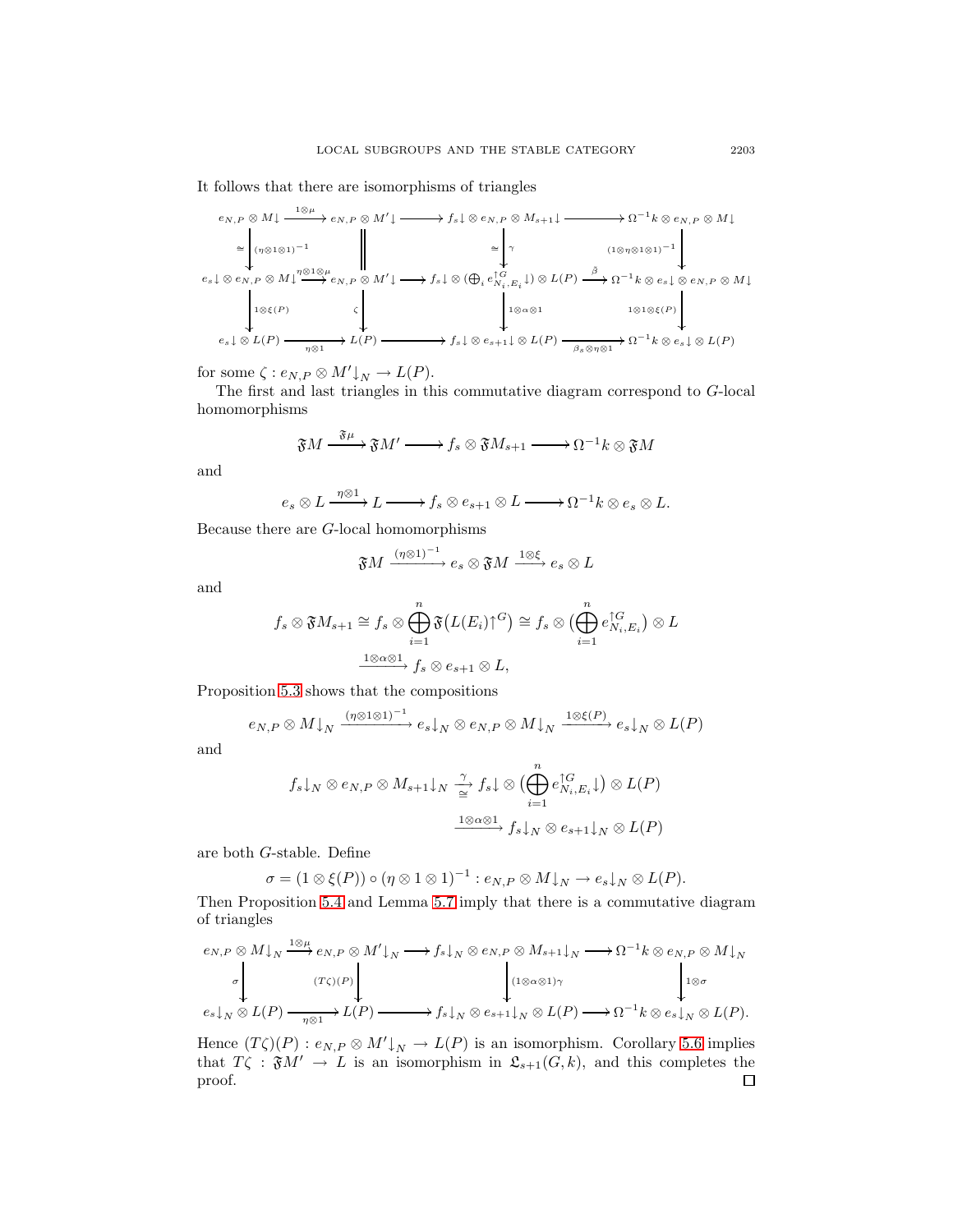We can now prove the main result of the paper.

<span id="page-17-0"></span>**Theorem 5.9.** The functor  $\mathfrak{F}: kG-\underline{Mod} \to \mathfrak{L}(G,k)$  is an equivalence of categories.

*Proof.* The functor  $\mathfrak{F}_0 : kG\text{-Mod}(0) \to \mathfrak{L}_0(G,k)$  is trivially an equivalence because all objects of both  $kG\text{-Mod}(0)$  and  $\mathfrak{L}_0(G, k)$  are isomorphic to zero. For  $1 \leq s \leq r$ Lemma [5.8](#page-14-0) implies by induction that  $\mathfrak{F}_s$  is essentially surjective. In particular,  $\mathfrak{F} = \mathfrak{F}_r$  is essentially surjective.

Now suppose that  $\gamma : M \to M'$  is a kG-homomorphism such that  $\mathfrak{F}\gamma = 0$ . Let P be a Sylow p-subgroup of G, and set  $N = N_G(P)$ . Identifying  $e_{N,P}$  with  $k_N$ , we see that  $0 = (\mathfrak{F}\gamma)(P) = \gamma\downarrow_N$  and hence  $\gamma = 0$ . Thus  $\mathfrak{F}$  is faithful. Since  $\mathfrak{F}$  is full by Corollary [5.5,](#page-13-2) it follows that  $\mathfrak F$  is an equivalence, as desired. П

Assume that P is a Sylow p-subgroup of G, and set  $N = N<sub>G</sub>(P)$ . Let  $I(G, k)$ be the full subcategory of  $\mathfrak{L}(G, k)$  consisting of the objects L such that  $L(P)$  is stably isomorphic to a finitely generated  $kN$ -module. If M is a finitely generated kG-module, then  $\mathfrak{F}M$  is an object of  $\mathfrak{l}(G, k)$ , so the restriction of  $\mathfrak{F}$  defines a functor  $f: kG$ -mod  $\rightarrow$   $\mathfrak{l}(G, k)$ .

**Corollary 5.10.** The functor  $f : kG$ -mod  $\rightarrow$   $I(G, k)$  is an equivalence of categories.

Proof. Theorem [5.9](#page-17-0) implies that f is full and faithful, so it is only necessary to show that f is essentially surjective. Let L be an object of  $\mathfrak{l}(G, k)$ . Then there is a kG-module M with  $\mathfrak{F}M \cong L$  in  $\mathfrak{L}(G, k)$ , and we may assume without loss of generality that M has no projective summands. The definition of  $I(G, k)$  shows that  $M\downarrow_N \cong M_0 \oplus Q$  in kN-Mod for some finitely generated module  $M_0$  and some projective module Q. But M is a summand of  $M\downarrow_N\uparrow^G\cong M_0\uparrow^G\oplus Q\uparrow^G$ , and M has no projective summands. Thus M is a summand of  $M_0 \uparrow^{G}$ , so that M is finitely generated. It follows that  $fM \cong L$  in  $I(G, k)$ , as desired.  $\Box$ 

We now prove the result on restrictions of G-local modules stated in Section 4.

**Corollary 5.11.** Let L be an object of  $\mathfrak{L}(G,k)$ , and let  $P \in \mathcal{P}(G)$ . Then there is an isomorphism  $\mathfrak{F}(L(P)) \cong e_{N,P} \otimes L\downarrow_N$  in  $\mathfrak{L}(N,k)$ , and the isomorphism is natural in L.

*Proof.* Let M be a kG-module such that there is an isomorphism  $\xi : L \to \mathfrak{F}M$  in  $\mathfrak{L}(G, k)$ . Then we obtain isomorphisms

$$
\mathfrak{F}(L(P)) \xrightarrow{\mathfrak{F}(\xi(P))} \mathfrak{F}(e_N, P \otimes M \downarrow_N) \cong e_N, P \otimes \mathfrak{F}(M \downarrow_N)
$$
  

$$
\cong e_N, P \otimes (\mathfrak{F}M) \downarrow_N \cong e_N, P \otimes L \downarrow_N
$$

in  $\mathfrak{L}(N,k)$ . It is easy to check that the resulting isomorphism  $\mathfrak{F}(L(P)) \cong e_{N,P} \otimes L\downarrow_N$ is natural. П

If  $B$  is a block of  $kG$ , then it seems reasonable to expect that there is a category that is equivalent to the stable category  $B\text{-Mod}$  and has a definition similar to that of  $\mathfrak{L}(G, k)$ . Unfortunately, the definition of  $\mathfrak{L}(G, k)$  does not seem to be compatible with the block structure of  $kG$ . It is not clear, therefore, whether an appropriate construction can be obtained simply by modifying the techniques used here; significantly different ideas may be necessary.